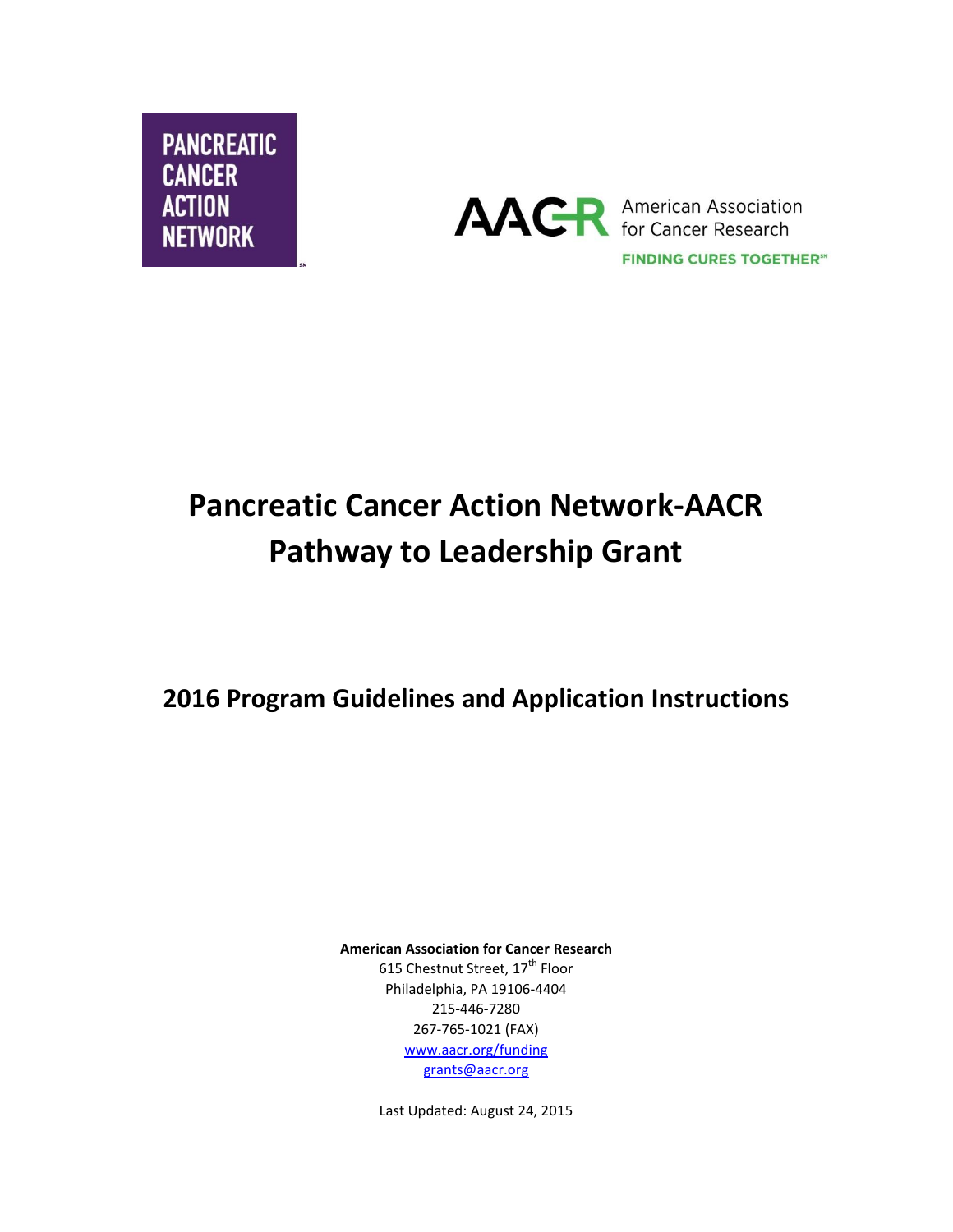# **TABLE OF CONTENTS**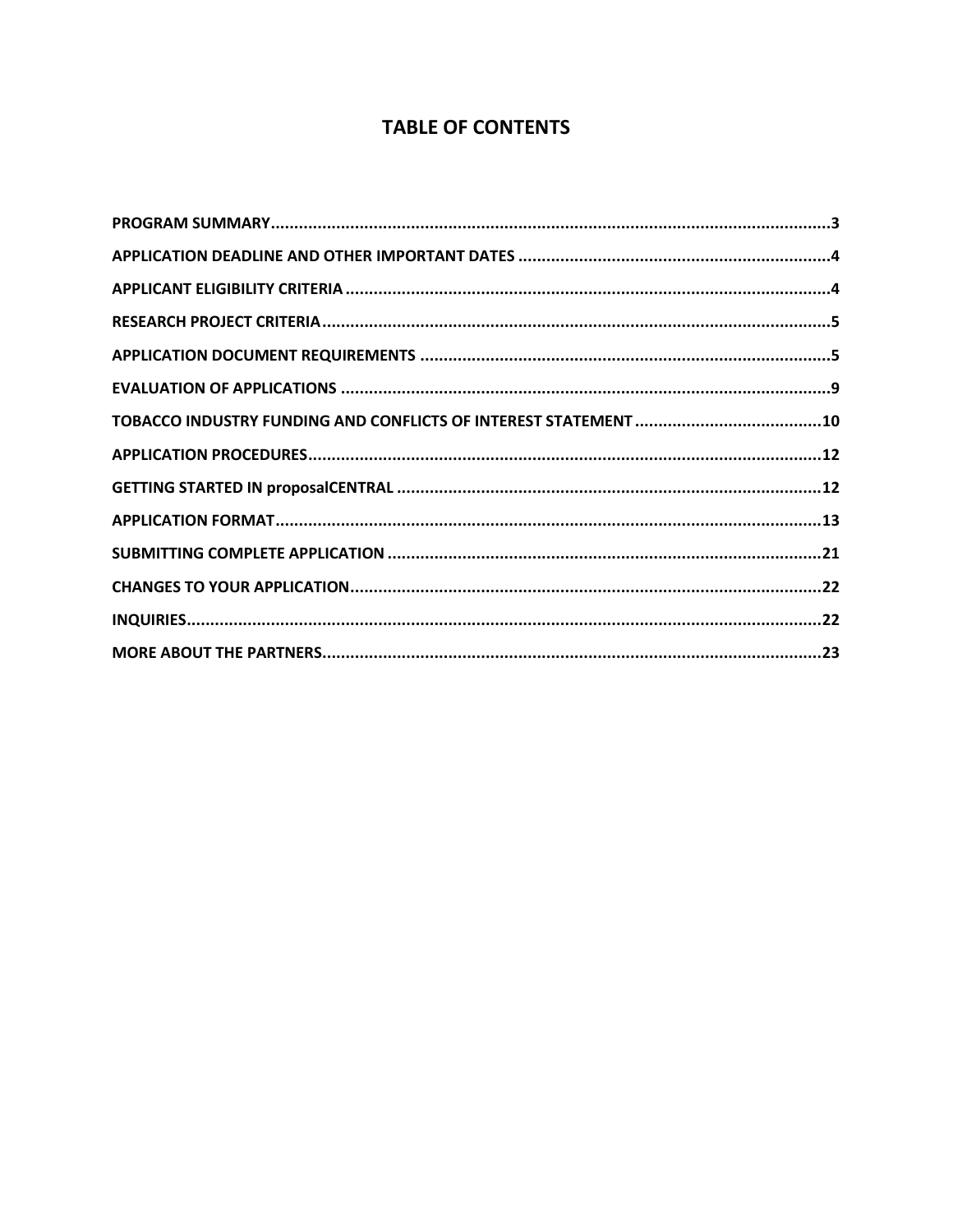Pancreatic Cancer Action Network-AACR Pathway to Leadership Grant 2016 Program Guidelines and Application Instructions Page 3 of 23

## **PROGRAM GUIDELINES**

#### <span id="page-2-0"></span>**PROGRAM SUMMARY**

The Pancreatic Cancer Action Network-AACR Pathway to Leadership Grant represents a joint effort to ensure the future leadership of pancreatic cancer research by supporting outstanding early career investigators beginning in their postdoctoral research positions and continuing through their successful transition to independence. Applicants must hold a full-time, mentored research position, have completed their most recent doctoral degree or medical residency within the past 5 years, and not already have a full-time faculty position.

The grant provides up to five years of support, for a total of \$600,000, consisting of two phases. The initial Mentored Phase is expected to last up to two years, during which time the recipient will receive \$75,000 per year while working closely with a mentor(s) to develop a strong research project. During the subsequent three years, the recipient is expected to be in an independent research position and will be funded at \$150,000 per year.

*Mentored Phase:* This initial phase of mentored support will allow the applicant time to complete research, publish results, and prepare to bridge to an independent research position. As part of the application, the applicant must propose a research project and career development plan to pursue during the mentored phase. Funds will support the salary and benefits of the grant recipient as well as expenses related to the research project, which include technical/statistical personnel, research/laboratory supplies, equipment, publication charges for manuscripts that pertain directly to the funded project, career development and training expenses, including tuition and fees, travel to research meetings or training, and professional membership dues.

The applicant must select an appropriate primary mentor with a track record of funded research related to pancreatic cancer research and with experience as a supervisor and mentor, and may also identify additional mentors as appropriate to the goals of the program. Additional mentors do not have to be at the same institution as the applicant. The applicant and primary mentor together will be responsible for all aspects of the mentored research and career development plan.

Applicants must be at a sponsoring institution/organization with faculty, facilities, and resources to support the proposed research endeavor. The sponsoring institution must ensure that the applicant has the protected time needed to conduct the proposed research. It is expected that during the mentored phase, the recipient will dedicate at least **75%** time to completing the proposed research plus additional time fulfilling the career development plan.

Applicants at sponsoring institutions/organizations that do not have a specialized pancreatic program must propose a mentorship team that includes pancreatic cancer research experts from other institutions. Their areas of expertise and mentorship role/responsibilities with the applicant should be described. A communication plan should also be presented, which specifies the proposed frequency and form(s) of communication that will be maintained with these mentors.

*Independent Phase:* As part of the application, the applicant must propose a pancreatic cancer research project that will be pursued as a tenure track independent investigator during the second phase of the grant. Applicants may request \$150,000 of support per year during the independent phase. Funds will support the salary and benefits of the grant recipient, postdoctoral or clinical research fellows, graduate students and/or research assistants, technical/statistical personnel, research/laboratory supplies, equipment, publication charges for manuscripts that pertain directly to the funded project, and other research expenses. This support will allow the individual to continue to work towards establishing his/her own independent research program in pancreatic cancer research and progressing along the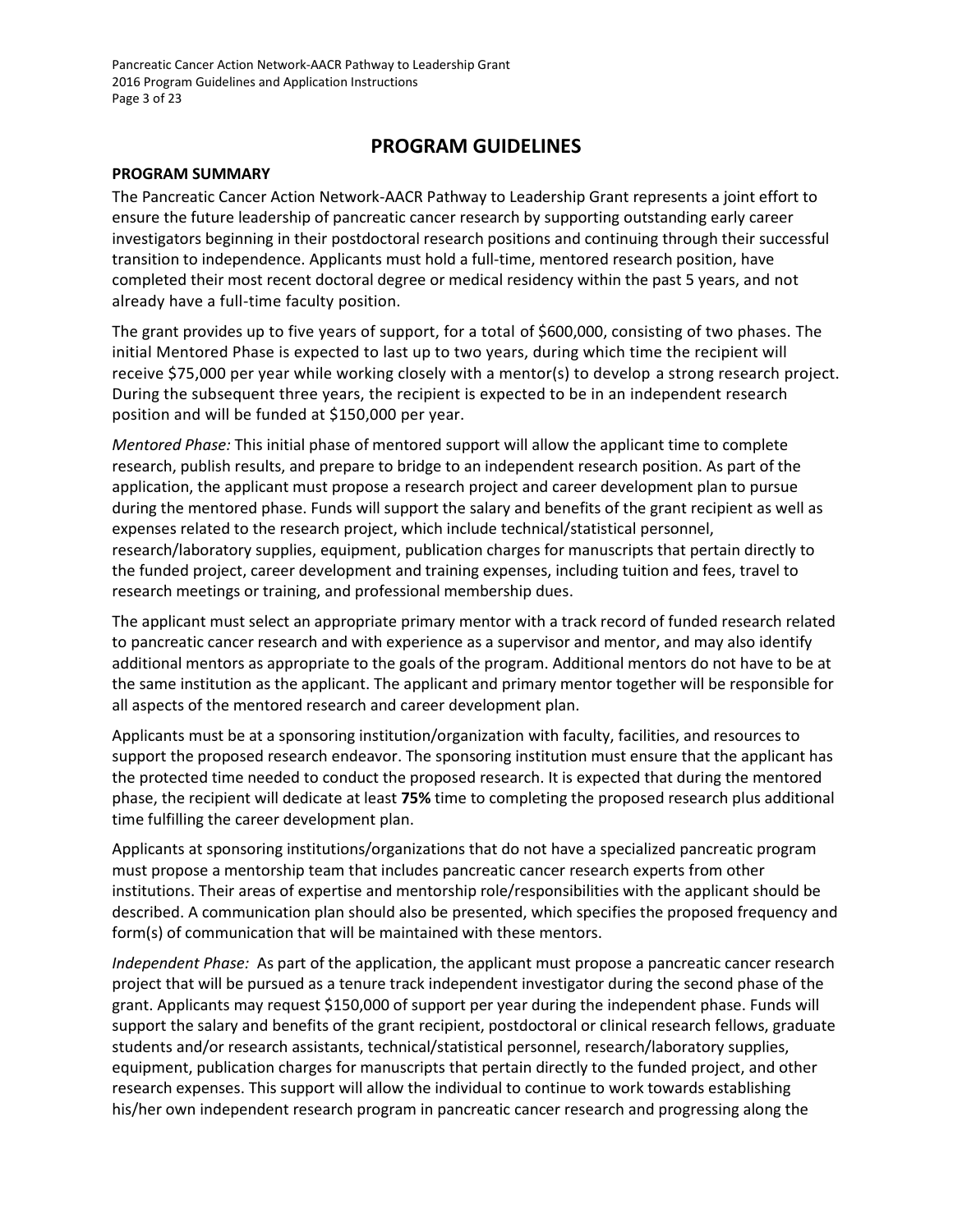Pancreatic Cancer Action Network-AACR Pathway to Leadership Grant 2016 Program Guidelines and Application Instructions Page 4 of 23

path to leadership within this critical field. The grant recipient is expected to apply for additional independent research grant support during the independent phase of the grant.

Support for the independent phase is not automatic and is contingent upon several factors, including being accepted by an institution, the position being accepted and the institutional resources that will be available, and the successful scientific review of the individual's mentored phase of the grant.

It is anticipated that one grant will be funded.

#### <span id="page-3-0"></span>**APPLICATION DEADLINE**

October 27, 2015, at **noon** Eastern Time

#### **DECISION DATE**

February 2016

#### **ANNUAL GRANTS RECEPTION AND DINNER AT AACR ANNUAL MEETING 2016**

April 19, 2016 - Grant recipient must attend the Grants Reception and Dinner and formally accept the grant. Support for travel and complimentary registration to attend the Annual Meeting will be provided separate from the grant by the AACR.

#### **START OF GRANT TERM**

July 1, 2016

#### **PANCREATIC CANCER ACTION NETWORK GRANTEE WEEKEND**

August 18-21, 2016 in San Diego, CA and 2017 (date and location to be determined) - Grant recipients are required to attend if invited. The weekend involves grantees in scientific sessions where they provide updates of their funded research projects and receive input from the Pancreatic Cancer Action Network's Scientific and Medical Advisory Board, networking receptions and other activities. Support for travel to attend the event is provided separate from the grant by the Pancreatic Cancer Action Network.

#### <span id="page-3-1"></span>**APPLICANT ELIGIBILITY CRITERIA**

Applicants must have a doctoral degree (including PhD, MD, DO, DC, ND, DDS, DVM, ScD, DNS, PharmD, or equivalent doctoral degree) in the biomedical sciences or in a field applicable to health science research and not currently be a candidate for a further doctoral or professional degree.

At the start of the grant term on July 1, 2016, applicants must:

- Hold a full-time, mentored research position with the title of postdoctoral fellow, clinical research fellow, or the equivalent
	- o *In order for applicant to be considered eligible, any pending full-time mentored position can NOT be contingent upon receiving this grant.*
- Have completed his or her most recent doctoral degree within the past 5 years (i.e., degree cannot have been conferred **before** July 2, 2011; the formal date of receipt of doctoral degree is the date the degree was conferred, as indicated on your diploma and/or transcript)
	- $\circ$  Applicants with a medical degree must have completed his or her most recent doctoral degree or medical residency - **whichever date is later** - within the past 5 years (time spent in medical specialty or subspecialty training is not considered part of medical residency and **will** be counted against the 5 year window).
- Not be a current recipient of a K08 or any other research grant in which the applicant has committed to a percent effort that conflicts with the 75% research time commitment mandated by the Pathway to Leadership Grant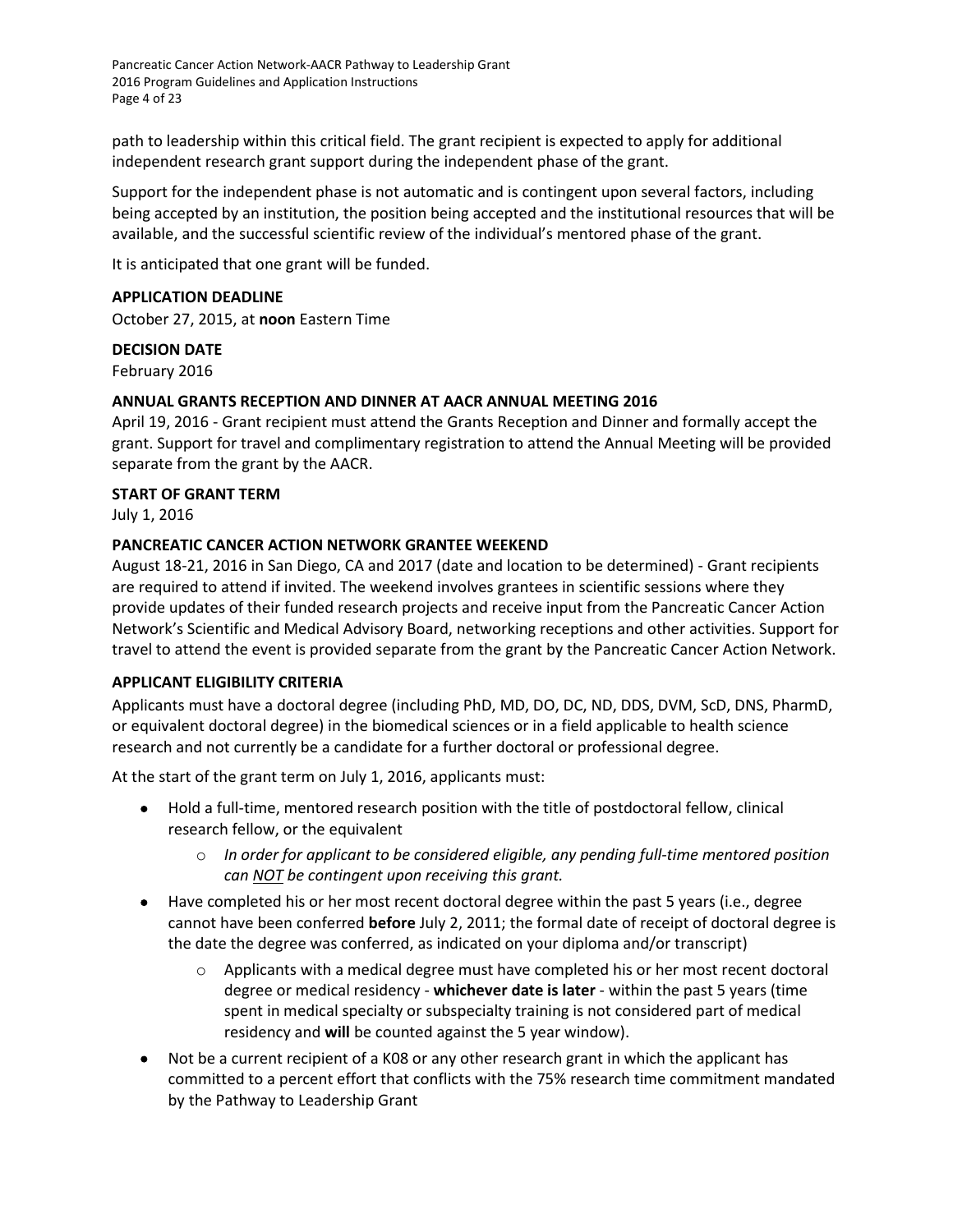Pancreatic Cancer Action Network-AACR Pathway to Leadership Grant 2016 Program Guidelines and Application Instructions Page 5 of 23

 Work **under the auspices of a primary mentor** at an academic, medical, or research institution **within the United States** (There are no citizenship requirements. However, by submitting an application for this grant, an applicant who is not a U.S. citizen or permanent resident assures that his/her visa status will provide sufficient time to complete the project and grant term within the United States.)

An exception to the 5-year window may be granted for parental leave or other well justified leave from research for pressing personal or family situations of generally less than 12 months duration. Applicants whose experience exceeds the maximum of 5 years but who believe they are eligible (e.g., maternity/family leave) should contact AACR **before** submitting an application to verify their eligibility.

Applicants who believe that they are at the level of postdoctoral or clinical research fellow, but hold a different title (e.g., MD with an Instructor title), may be eligible and should contact AACR **before** submitting an application.

Employees or subcontractors of a U.S. government entity or for-profit private industry are not eligible.

AACR membership is required. Nonmembers interested in this grant opportunity must submit a satisfactory application for AACR Associate membership by Tuesday, October 27, 2015. The application will be applied to 2015 membership dues. Applications may be submitted using the Official AACR Membership Application [online](http://myaacr.aacr.org/Core/AccountManagement/BecomeMember.aspx) or [downloaded as a PDF](http://www.aacr.org/Membership/Shared%20Documents/1505054_15_Member_app.pdf) and submitted to the AACR office with the required documents.

**Any individual who currently holds an active AACR grant may not apply.** Past AACR grantees may apply if they complied with all progress and financial report requirements.

Investigators may submit only **one** application for the Pancreatic Cancer Action Network-AACR Pathway to Leadership Grant but may concurrently apply for other AACR grants. However, applicants are expected to accept the first grant they are awarded. Individuals may accept and hold only one AACR grant at a time.

Investigators currently or previously holding the rank of instructor, adjunct professor, assistant professor, research assistant professor, the equivalent or higher are not eligible. Qualified researchers are invited to apply for an AACR Career Development Award.

**Exception**: If you are an MD who is considered a postdoctoral fellow but hold the title of instructor so that you can see patients, you may be eligible. Potential applicants possessing an MD are encouraged to contact AACR **before** submitting an application to verify your eligibility.

All applicants with questions about eligibility should contact AACR's SRGA a[t grants@aacr.org](mailto:grants@aacr.org) **before** submitting an application.

#### <span id="page-4-0"></span>**RESEARCH PROJECT CRITERIA**

Research projects must have direct applicability and relevance to pancreatic cancer. They may be in any discipline of basic, translational, clinical, or epidemiological research, and fall within at least one of the categories of the Common Scientific Outline (Biology; Etiology; Prevention; Early Detection, Diagnosis, and Prognosis; Treatment; Cancer Control, Survivorship, and Outcomes Research; or Scientific Model Systems [\[https://www.icrpartnership.org/CSO.cfm\]](https://www.icrpartnership.org/CSO.cfm)).

#### <span id="page-4-1"></span>**APPLICATION DOCUMENT REQUIREMENTS**

The application includes several important sections. Four key sections relate to the applicant information and career development plan, proposed research during the mentored and independent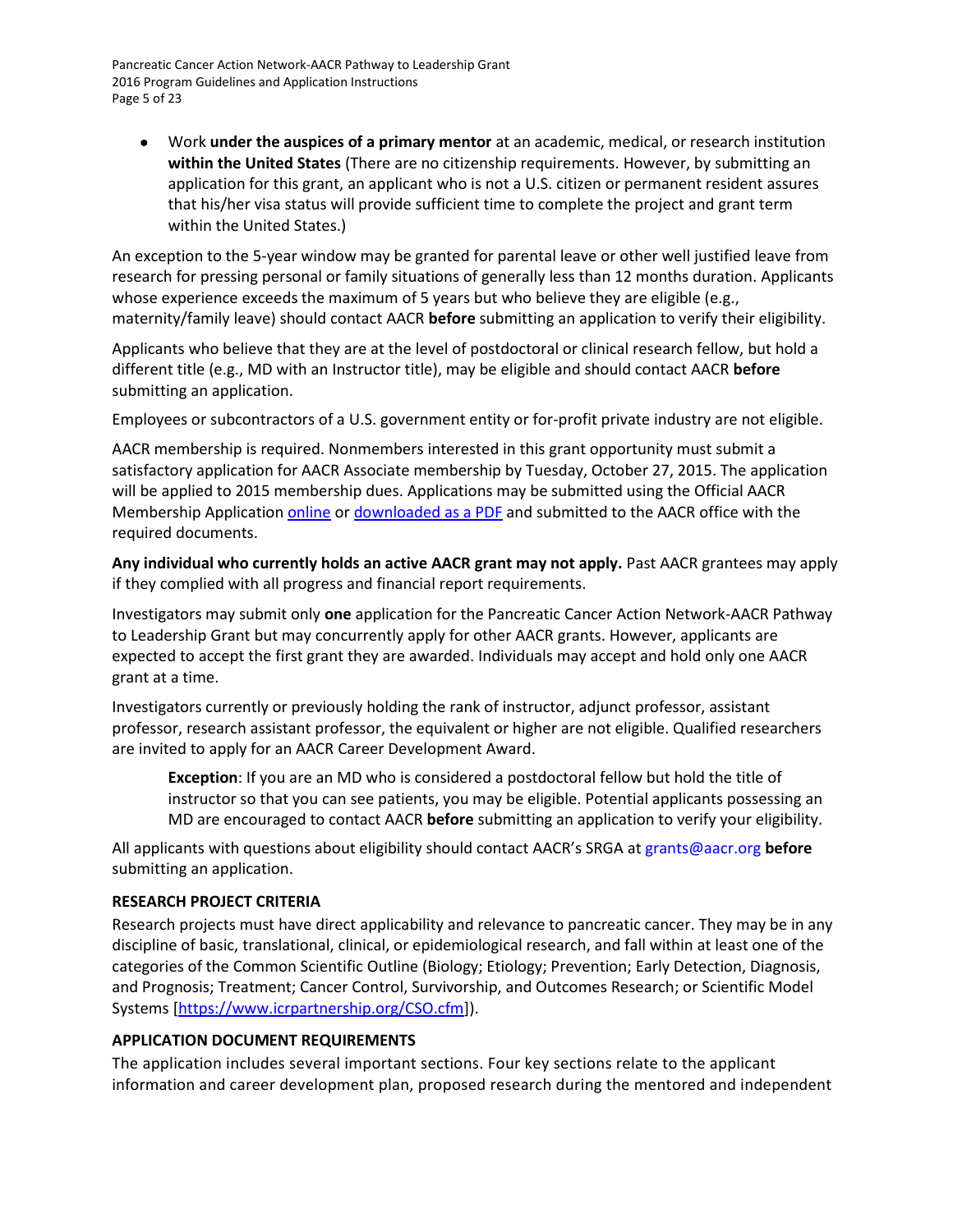Pancreatic Cancer Action Network-AACR Pathway to Leadership Grant 2016 Program Guidelines and Application Instructions Page 6 of 23

phases of the grant, letters of reference, and statement of institutional support. Details about each of these four sections follow.

- **I. Applicant Information and Career Development Plan. Includes the following:**
	- **a. Applicant's Background.** Applicants should describe their:
		- **i.** Past education and training in pancreatic cancer research
		- **ii.** Current research training or fellowship program
		- **iii.** Commitment to a career in pancreatic cancer research
		- **iv.** Potential to develop into a successful independent investigator
		- **v.** Current as well as long-term research objectives
		- **vi. For individuals in postdoctoral positions with other titles**, although still in non-independent training positions, describe evidence of non-independence.
	- **b. Career Goals and Objectives.** Applicants should state their career goals and measureable objectives, including how the research proposed for the mentored phase of the grant will lead to independent investigator status.
	- **c. Career Development Plan.** Separated into Year 1 and Year 2 of the mentored phase, applicants should list their mentor(s), describe the career development plan that will be pursued, and discuss how the plan will promote their success and scientific independence. The career development plan must be tailored to meet the specific needs of the applicant. Applicants must be specific and describe:
		- **i. Mentors.** The applicant should list his or her primary mentor and any additional mentors, including current title(s) and institutional affiliation(s) and the year(s) in which the mentor will be providing guidance. A primary mentor is required and the applicant may also identify additional mentors as appropriate to the goals of the program. Additional mentors do not have to be at the same institution as the applicant. Applicants should ensure that communication with additional mentors is addressed in the Communication Plan.
		- **ii. Skill Development.** This includes specific activities that will lead to, for example, new and/or enhanced research, grant-writing, and communication and laboratory management skills and knowledge. The applicant should also describe how these skills will contribute to research productivity and facilitate the development of new approaches and directions for investigation. Courses or other activities that might allow the applicant to expand the scope of his/her research and improve the potential for success as an independent scientist are particularly encouraged.
		- **iii. Transition to Independence.** The applicant should describe a specific plan for transition, including the indicators of success that will be used to determine their readiness for the independent phase (i.e., independent faculty position, publications, funding track record, etc.).
		- **iv. Communication Plan with Mentor(s).** For the primary mentor and each additional mentor, describe the plan for mentorship and communication.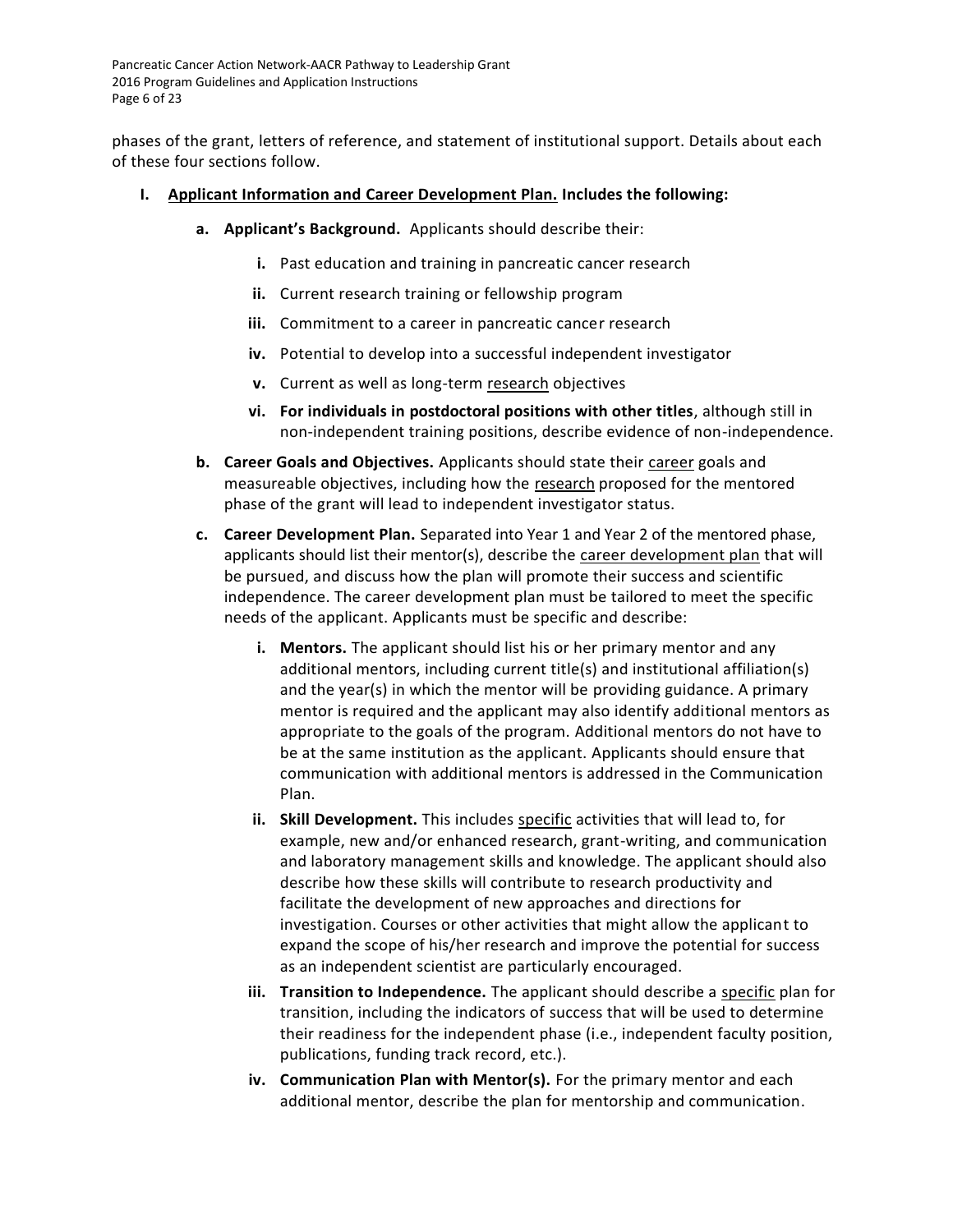Provide specific details on oversight, proposed frequency and form(s) of communication. For mentor(s) not at the applicant's sponsoring institution/organization, further describe how their input will be communicated to the primary mentor and how the applicant will incorporate/revise research and career development accordingly.

- **d. Training in the Responsible Conduct of Research.** Document prior instruction in, or propose plans to receive instruction in, the responsible conduct of research in terms of subject matter and duration. Applications not providing documentation of prior instruction in the responsible conduct of research must include a description of a program to receive formal or informal instruction in scientific integrity or the responsible conduct of research. Although AACR does not establish specific curricula or formal requirements, all applicants are encouraged to consider instruction in the following areas: conflict of interest, responsible authorship, policies for handling misconduct, policies regarding the use of human and animal subjects, and data management. Applications that do not demonstrate sufficient prior instruction or plans for future training in the responsible conduct of research will be considered incomplete and may be returned to the applicant without review.
- **e. Applicant Statement.** If the primary mentor has current funding for this project or the applicant has a fellowship for a similar project, the applicant must justify the need for both the mentored phase and the independent scientist phase of the grant. In addition, the applicant must provide a convincing case that the proposed period of support (one to two years as a mentored researcher with the remaining years of the grant term as an independent scientist) will substantially enhance his/her career and allow the pursuit of a novel or promising approach to a particular issue in pancreatic cancer research.
- **II. Research Project Proposal.** The Research Project Proposal includes several components, including a detailed proposal narrative. The **Proposal Narrative** is separated into four sections: a) Background and Significance to Pancreatic Cancer Research; b) Preliminary Studies and Data; c) Research Description and Specific Aims; and d) Experimental Design and Methods. The applicant should consult with the mentor(s) regarding the development of these sections. When writing the proposal narrative, the following elements should be addressed in the respective section:
	- **a. Background and Significance to Pancreatic Cancer Research.** Includes a brief description of what is currently known about pancreatic cancer as related to the issue(s) addressed in the proposed project, the need for the proposed research, how this project will address important unanswered questions in the field and improve the understanding, detection, diagnosis, treatment or prevention of pancreatic cancer.
	- **b. Preliminary Studies and Data.** Describes the applicant's research track record as related to the topic or issue(s) addressed in the proposal. It should help establish the experience and competence of the applicant to successfully pursue the proposed project.
	- **c. Research Description and Specific Aims.** Describes the research planned during both the mentored and independent phases of the grant, including specific research aims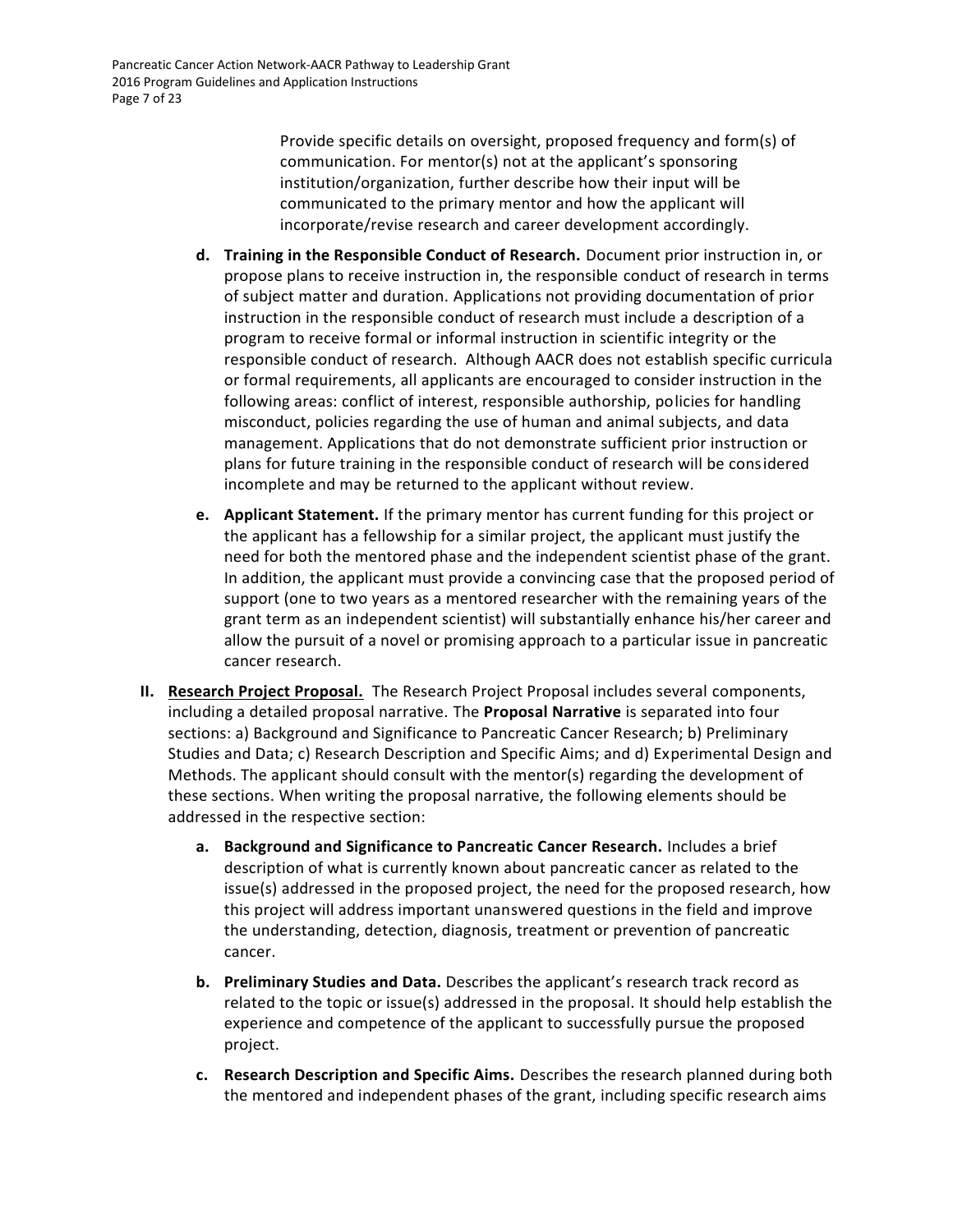and objectives that will be pursued during each phase. It should discuss the significance, novelty and creativity of the ideas and/or approaches that are proposed for the project. For the mentored phase, the applicant should describe what will be accomplished that will enable him/her to launch an independent research program and be a successful independent researcher. Plans should be presented for achieving independence from the mentor(s) and developing a separate scientific research program. For the independent phase, be sure to include how this work is a continuation from the mentored phase and the impact it will have on the field of pancreatic cancer research.

- **d. Experimental Design and Methods.** This section should provide a detailed description and rationale for the experimental approach that will be used during the mentored and independent research phases. For each phase, a systematic plan should be proposed that includes: i) the major tasks that are planned; ii) a timeline for completion of these tasks, and major milestones that will reflect progress; and iii) tangible outcomes, products and deliverables, including biomarkers, novel therapies, and new technologies. If mentors in addition to the primary mentor are proposed, their respective areas of expertise and responsibility should be described. Note: For research plans involving Phase I or Phase II clinical trials, plans for data and safety monitoring must be included. Documentation of the sponsoring institution's approved plan should be provided.
- **III. Letters of Reference.** Each applicant must have **at least three but no more than six total letters of reference** accompany the online application. Details for the required letters of reference are as follows:
	- **a. Letter of Reference by the Primary Mentor.** The primary mentor, together with the applicant, is responsible for the planning, direction, and execution of the mentored phase program. The primary mentor should hold a full-time faculty position at the sponsoring institution, be recognized as an accomplished investigator in pancreatic cancer research, have a track record of success in training individuals in postdoctoral positions who have gone on to become independent investigators, and have sufficient independent research support to cover any costs of the proposed research project in excess of the allowable costs of this grant. The letter should confirm the proposed interaction described by the applicant and explicitly state that the applicant will be permitted to continue the research project once the applicant has attained the independent position.
	- **b. Letter(s) of Reference from Additional Mentor(s).** A letter of reference is required for **up to three** of the additional mentors identified by the applicant. The letter(s) should confirm the proposed role and interaction described by the applicant.
	- **c. Letters from Well-Established Scientists. Based on the number of letter(s) of reference from mentors,** applicants must have **at least two (but no more than five)** letters of reference submitted on their behalf from well-established scientists. These letters should be from individuals **not directly involved in the application**, but who are familiar with the applicant's qualifications, training, and interests, including advisory committee members (if applicable).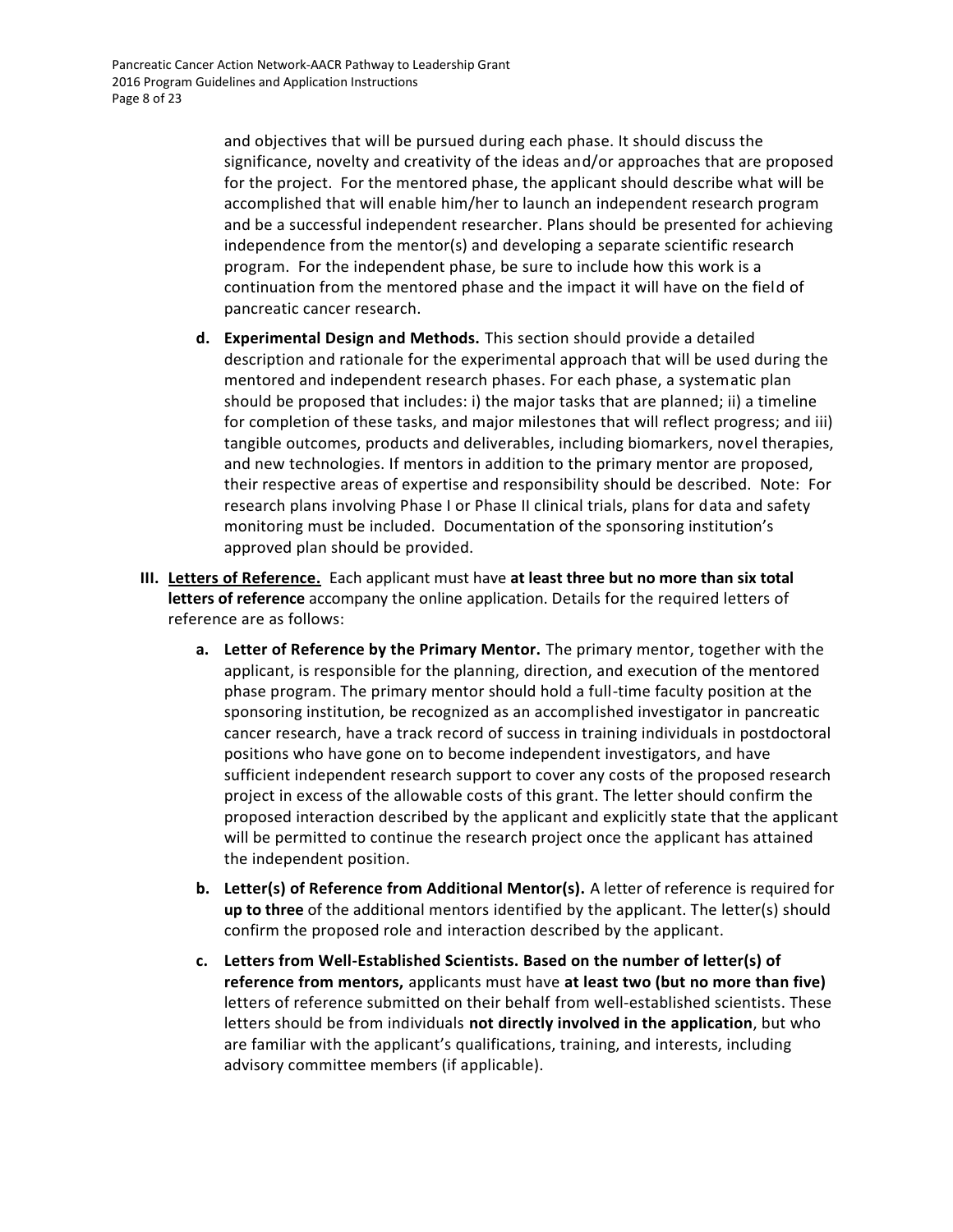**NOTE:** If the primary mentor is **not** an active, emeritus, or honorary member of AACR, applicants **must** provide at least **one** letter of reference from an active, emeritus, or honorary member of AACR.

Applications that are missing the required letters of reference may be delayed in the review process or not accepted. (See below in Section 6 of the Application Instructions for further information.)

- **IV. Statement of Institutional Support.** A signed statement must be provided by the head or Dean of the institution sponsoring the mentored phase research. The statement should address the following elements:
	- **a. Institutional Environment and Commitment.** Describe the sponsoring institution's scientific environment, including the specific resources and facilities that will be available to the applicant. Provide assurance that these facilities and resources will be available for the applicant's planned career development and research programs. It should be clear that the institutional commitment to the applicant is not contingent upon receipt of the grant.
	- **b. Fit for Accomplishing Grant Goals.** Describe how the institutional research environment is particularly well-suited for the development of the applicant's research career and the pursuit of the proposed research plan and progression to the independent phase.
	- **c. Applicant's Dedicated Time.** Provide assurances that the applicant will be able to devote a minimum of 9 person-months (75% of full-time professional effort) to the implementation of the research plan. The remaining effort should be devoted to implementation of the career development plan and other activities related to enhancing the applicant's career as an independent scientist.
	- **d. Mentor(s) Involvement.** Provide assurances that the primary mentor, any additional mentor(s) at the institution/organization, and other staff, as appropriate, will devote time and support to the applicant consistent with the proposed mentored research and career development plans.
	- **e. Visa Status.** If the applicant is not an U.S. citizen or permanent resident, the sponsoring institution must include information about his/her visa status and an assurance that the applicant's visa provides sufficient time to complete both phases of the grant at a U.S. institution.

#### <span id="page-8-0"></span>**EVALUATION OF APPLICATIONS**

Applications are peer-reviewed by the Scientific Review Committee comprised of scientists respected for their own accomplishments in pancreatic cancer research and as leaders in the field. The President of AACR will appoint the members of the Scientific Review Committee.

The Committee will consider the following criteria when reviewing applications and determining funding decisions:

 *Applicant*. What is the applicant's record of research productivity, including the quality of peerreviewed scientific publications? What is the applicant's potential to become an outstanding, successful independent investigator who will contribute significantly to pancreatic cancer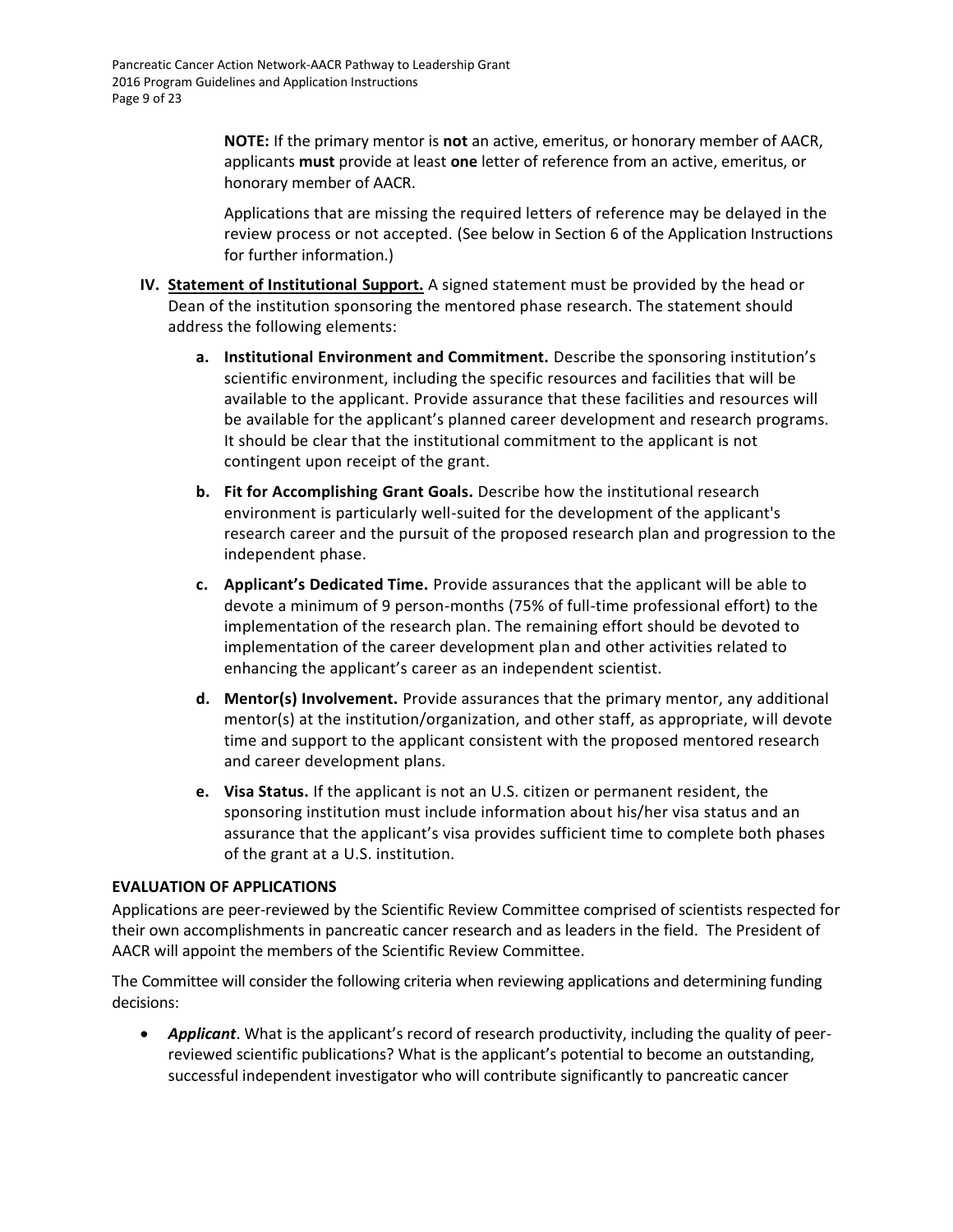research and become a leader in this field? Will the research experiences in the mentored phase prepare the applicant to successfully implement the independent phase research project?

- *Career Development Plan*. Are the content and duration of the proposed career development plan appropriate for the applicant's current stage of scientific and professional development and proposed research career goals? Does the plan satisfactorily address the format of instruction (e.g., lectures, coursework, and/or real-time discussion groups)? Does the plan include a sufficiently broad selection of subject matter (e.g., conflict of interest, authorship, data management, human subjects and animal use, laboratory safety)? Does the plan adequately describe the role of the mentor(s) or other faculty involvement in the applicant's instruction? Will the plan adequately prepare the applicant to successfully transition to the independent phase of the award? Is the timeline planned for the transition to the independent phase of the award appropriate for the applicant?
- *Research Plan.* Are the proposed mentored and independent research phases scientifically sound and significant? Is the proposed independent phase a logical extension of the mentored phase research? Is there evidence of long-term viability of the proposed independent phase research plan? To what extent is the proposed independent phase research likely to foster the career of the applicant as an independent investigator in the field of pancreatic cancer research? Is the budget fully justified and reasonable in relation to the two phases of the proposed project?
- *Mentor(s).* To what extent does the mentor(s) have a strong track record(s) in training future independent researchers? To what extent are the pancreatic cancer research qualifications and experience, scientific stature, and mentoring background appropriate for the applicant's career development needs? Do(es) the mentor(s) adequately address the applicant's strengths, potential, and areas needing improvement? Does the mentor(s) have a comprehensive plan to support the proposed mentored phase career development and research plans as well as the applicant's efforts to transition to independence? Is there adequate description of the quality and extent of the mentor(s) proposed role?
- *Environment and Institutional Commitment*. What evidence is provided that the mentored phase sponsoring institution is strongly committed to fostering the applicant's development and transition to the independent phase? Is there adequate assurance that the applicant will be able to devote the required percentage effort to the research project and career development plan?

The Committee will consider each year's applicants independently, without regard to the topics covered in previously funded proposals or to the institutions of the previous grantees.

## <span id="page-9-0"></span>**TOBACCO INDUSTRY FUNDING AND CONFLICTS OF INTEREST STATEMENT**

A Fellow whose named mentor is funded by the tobacco industry for any research project is not eligible for any AACR-administered grant. A Grantee or his/her named mentor who accepts funding from the tobacco industry for any research project during the term of an AACR-administered grant must inform AACR of such funding, whereupon the AACR-administered grant will be immediately terminated.

Tobacco industry funding is defined for purposes of applicants and recipients of AACR-administered grants as money provided or used for all or any of the costs of any research project, including personnel, consumables, equipment, buildings, travel, meetings and conferences, and operating costs for laboratories and offices. It is not defined as money provided or used for meetings or conferences that do not relate to any particular research project.

Tobacco industry funding includes: funds from a company that is engaged in or has affiliates engaged in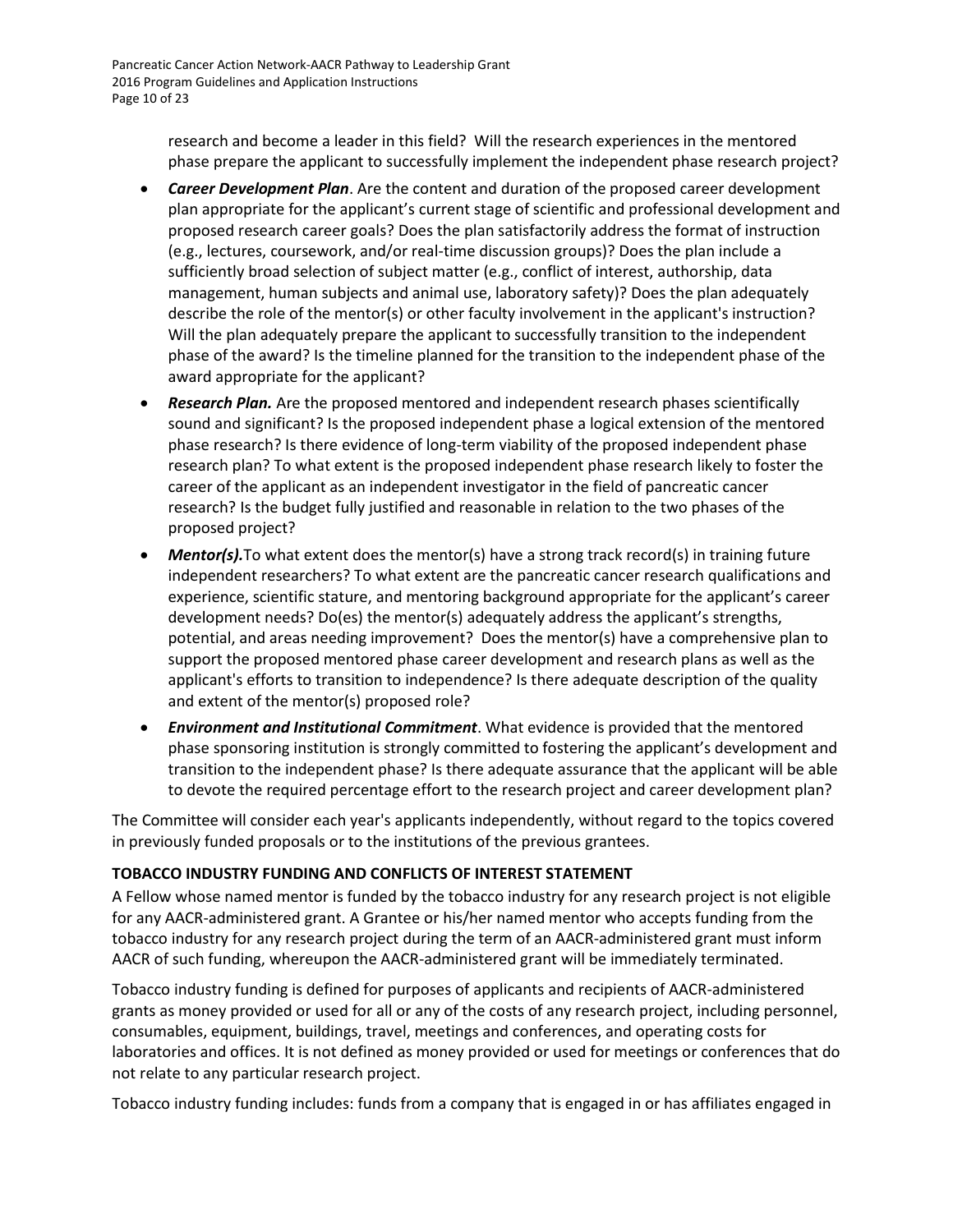Pancreatic Cancer Action Network-AACR Pathway to Leadership Grant 2016 Program Guidelines and Application Instructions Page 11 of 23

the manufacture of tobacco produced for human use; funds in the name of a tobacco brand, whether or not the brand name is used solely for tobacco products; funds from a body set up by the tobacco industry or by one or more companies engaged in the manufacture of tobacco products.

The following do not constitute tobacco industry funding for the purposes of this policy:

- Legacies from tobacco industry investments (unless the names of a tobacco company or cigarette brand are associated with them)
- Funding from a trust or foundation established with assets related to the tobacco industry but no longer having any connection with the tobacco industry even though it may bear a name that (for historical reasons) is associated with the tobacco industry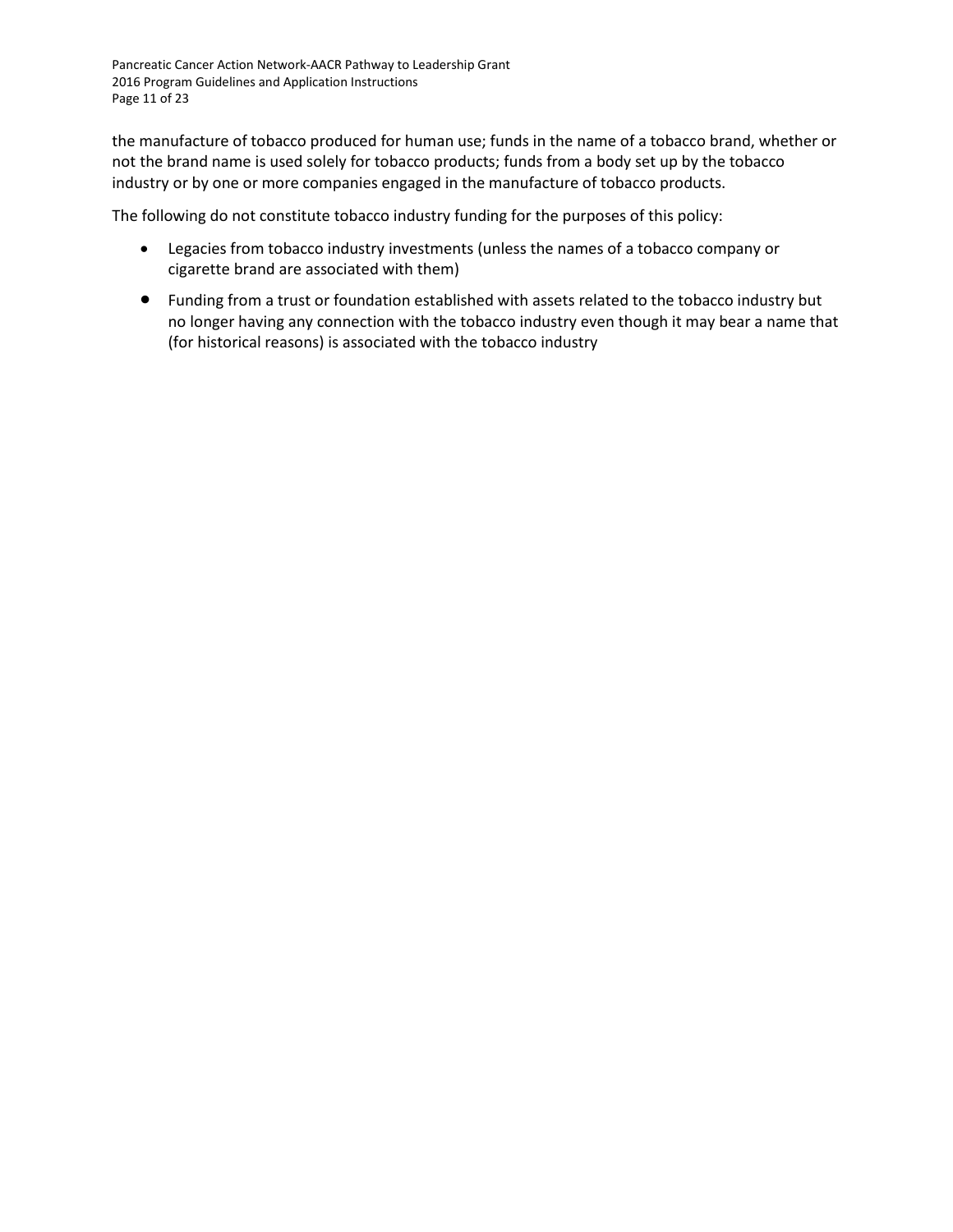# **APPLICATION INSTRUCTIONS**

#### <span id="page-11-0"></span>**APPLICATION PROCEDURES**

AACR requires applicants to submit an electronic application by **noon** Eastern Time on Tuesday, October 27, 2015, using the proposalCENTRAL website at [https://proposalcentral.altum.com.](https://proposalcentral.altum.com/)

In order to submit a complete application, applicants need to directly input information (i.e., sections 1, 4, 5, and 7-9 below) into the online application platform as well as upload a number of documents. The following instructions provide details about information that needs to be inputted and the materials that need to be uploaded. The section numbering corresponds with the section number of the Application Instructions and the online proposalCENTRAL application.

| <b>Information to be Entered Directly into</b><br>proposalCENTRAL | <b>Application Instructions Section</b> | proposalCENTRAL Section      |
|-------------------------------------------------------------------|-----------------------------------------|------------------------------|
| Project Title                                                     | 1. Title Page                           | 1) Title Page                |
| Applicant Information                                             | 4. Applicant                            | 4) Applicant                 |
| Institution and Contact Information                               | 5. Institution & Contacts               | 5) Institution & Contacts    |
| Scientific Abstract                                               | 7. Scientific Abstract                  | 7) Scientific Abstract       |
| <b>Budget</b>                                                     | 8. Budget                               | 8) Budget                    |
| <b>Organizational Assurances</b>                                  | 9. Organizational Assurances            | 9) Organizational Assurances |

| Templates to be Downloaded, Completed<br>and Uploaded | <b>Application Instructions Section</b> | proposalCENTRAL Section   |
|-------------------------------------------------------|-----------------------------------------|---------------------------|
| Applicant Information and Career                      | 10.A. Application Documents             | 10) Application Documents |
| Development Plan                                      |                                         |                           |
| Research Project Proposal Template                    | 10.B. Application Documents             | 10) Application Documents |
| Secured Other Support Template                        | 10.C. Application Documents             | 10) Application Documents |
| Pending Other Support Template                        | 10.D. Application Documents             | 10) Application Documents |
| <b>Budget Justification Template</b>                  | 10.E. Application Documents             | 10) Application Documents |
| Project Milestones Template                           | 10.F. Application Documents             | 10) Application Documents |

| <b>Non-Template Materials to be Uploaded</b>                                                                             | <b>Application Instructions Section</b> | proposalCENTRAL Section   |
|--------------------------------------------------------------------------------------------------------------------------|-----------------------------------------|---------------------------|
| Letters of Reference (uploaded by Primary<br>Mentor, Additional Mentors [if applicable],<br>Well-Established Scientists) | 6. Letters of Reference                 | 6) Letters of Reference   |
| Applicant's Curriculum Vitae                                                                                             | 10.G. Application Documents             | 10) Application Documents |
| Statement of Institutional Support                                                                                       | 10.H. Application Documents             | 10) Application Documents |
| Mentor's Biographical Sketch(es)                                                                                         | 10.I. Application Documents             | 10) Application Documents |
| Supporting Documentation (if applicable)                                                                                 | 10.J. Application Documents             | 10) Application Documents |

| <b>Materials to be Downloaded, Printed,</b><br><b>Signed, Scanned and Uploaded</b> | <b>Application Instructions Section</b> | proposalCENTRAL Section   |
|------------------------------------------------------------------------------------|-----------------------------------------|---------------------------|
| Terms and Conditions Signature Page                                                | 10.K. Application Documents             | 10) Application Documents |
| <b>Application Signature Page</b>                                                  | 10.L. Application Documents             | 13) Signature Page(s)     |

## <span id="page-11-1"></span>**GETTING STARTED IN proposalCENTRAL**

If you are a new user of proposalCENTRAL, follow the "REGISTER" link and complete the registration process. After you register, complete your Professional Profile (green tab, second tab from the left) before starting an application.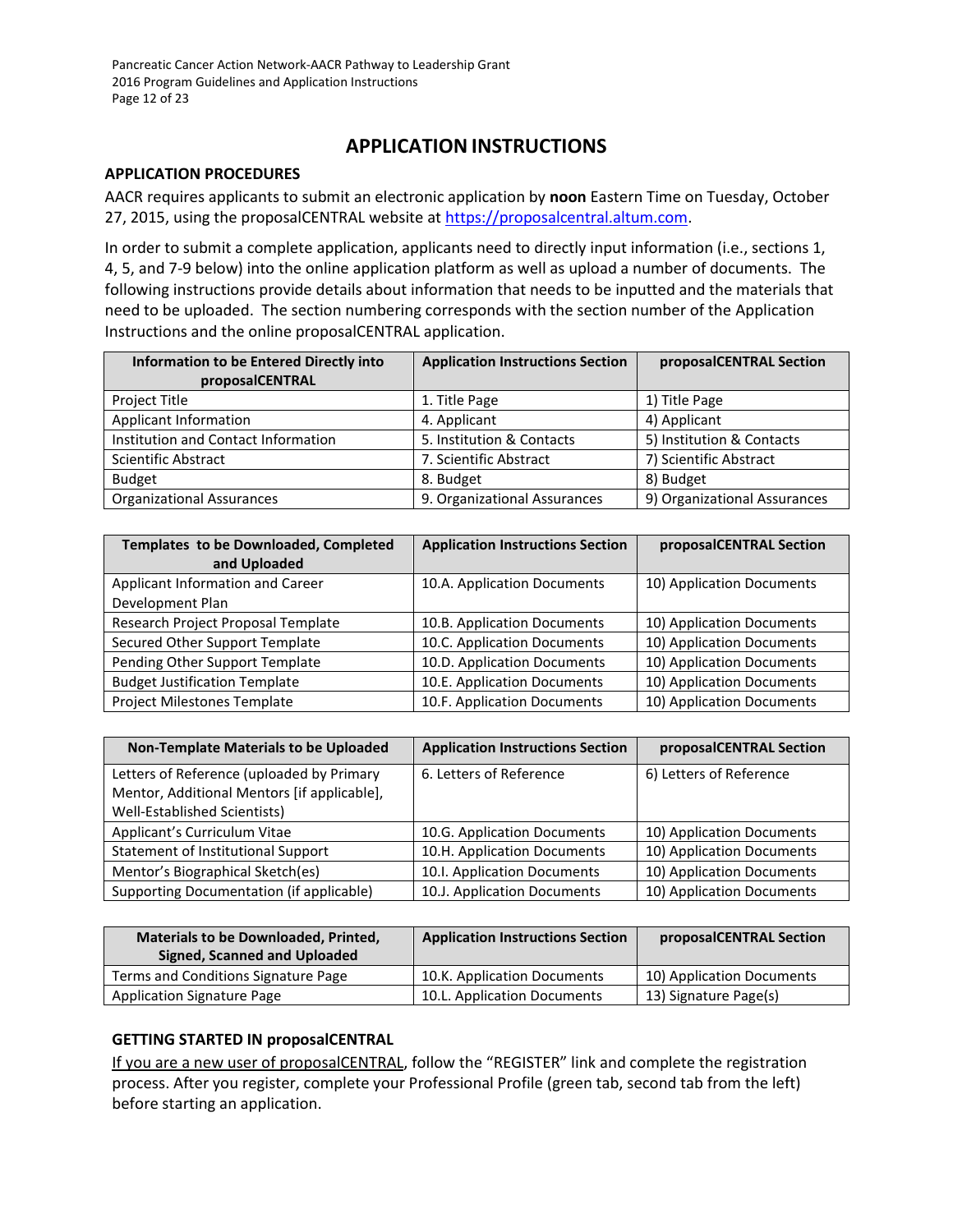Pancreatic Cancer Action Network-AACR Pathway to Leadership Grant 2016 Program Guidelines and Application Instructions Page 13 of 23

If you are already registered with proposalCENTRAL, access the site and log in with your Username and Password. If you have forgotten your password, click on the "Forgot your password?" link. Supply your User ID or e-mail address in the space provided; your password will be sent to you by e-mail.

To start an application, select the "Grant Opportunities" tab (gray tab furthest to the right). A list of applications will be displayed. The list of applications can be filtered for just this organization by selecting "American Association for Cancer Research" in the drop down menu at the top and clicking "Filter List by GrantMaker." Find the "Pancreatic Cancer Action Network-AACR Pathway to Leadership Grant" and click the "Apply Now" link (second to last column) to create your application.

Complete all fields in the application and all templates that are provided. Upload all requested documents in portable document format (PDF). See the proposalCENTRAL FAQ section, [https://proposalcentral.altum.com/FAQ/FrequentlyAskedQuestions.asp,](https://proposalcentral.altum.com/FAQ/FrequentlyAskedQuestions.asp) for more information.

If you have any difficulties registering, logging in, or creating your application, contact proposalCENTRAL Customer Support immediately:

Phone: 1-800-875-2562 or 703-964-5840 E-mail: [pcsupport@altum.com](mailto:pcsupport@altum.com)

## <span id="page-12-0"></span>**APPLICATION FORMAT**

The following information is required to submit a complete application. Numbers correspond to the application sections found on the left side of the proposalCENTRAL website.

- **1. TITLE PAGE.** Enter the title of the research project directly into the proposalCENTRAL system. The title is limited to no more than 75 characters in length (including spaces). Do not use abbreviations. A project title must be entered **and saved** before additional sections may be accessed.
- **2. DOWNLOAD TEMPLATES & INSTRUCTIONS**. The Program Guidelines and Application Instructions document, the Terms and Conditions document and all templates can be downloaded from this page.

You must download and complete the following templates: Applicant Information and Career Development Plan Template, Research Project Proposal Template, Secured Other Support Template, Pending Other Support Template, Budget Justification Template and Project Milestones Template.

- ∙ Click the "Download" link to save each of the templates to your computer.
- ∙ Use your word processing software (e.g., MS Word, WordPerfect) to complete the Applicant Information and Career Development Plan Template, Research Project Proposal Template, Secured Other Support Template, Pending Other Support Template, and Budget Justification Template, and your spreadsheet software (e.g., MS Excel) to complete the Project Milestones Template on your computer and then convert templates to PDF format. You do not need to be connected to the internet or proposalCENTRAL while working on the templates.
- ∙ Upload the completed template files to your online application.

See below in Section 10 of the Application Instructions for how to complete and upload the templates. This application also requires additional attachments for which templates are not provided (applicant's curriculum vitae, mentor's biographical sketch[es], statement of institutional support, and supporting documentation [if applicable]).

- **3. ENABLE OTHER USERS TO ACCESS THIS PROPOSAL.** Optional.
- **4. APPLICANT.** Enter information for the applicant directly into the proposalCENTRAL system.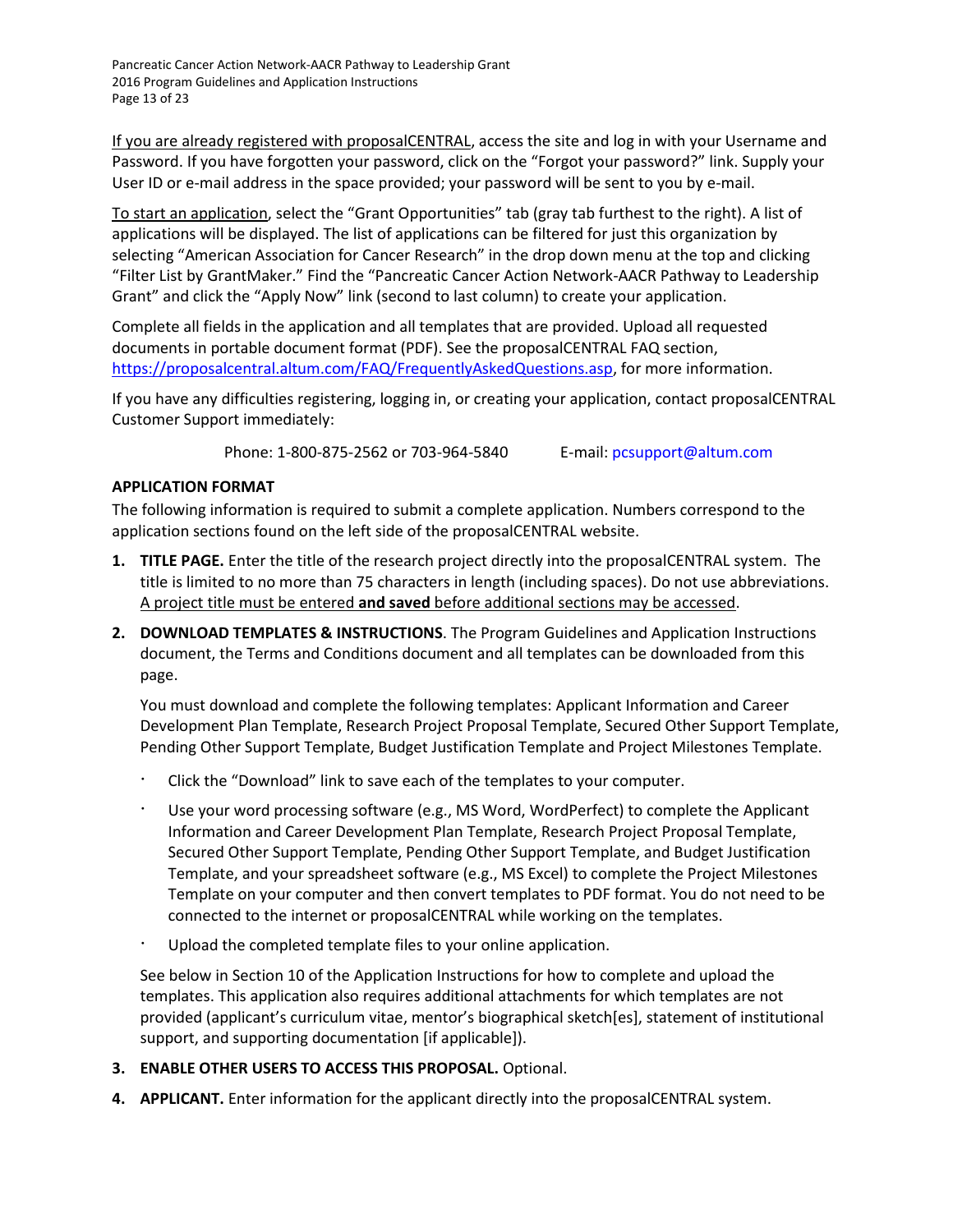Pancreatic Cancer Action Network-AACR Pathway to Leadership Grant 2016 Program Guidelines and Application Instructions Page 14 of 23

Applicants must include their contact information, including e-mail address, phone number, and mailing address.

- **5. INSTITUTION & CONTACTS.** Enter information regarding the applicant's institution, the primary mentor, and signing official directly into proposalCENTRAL system. If the primary mentor is **not** an active, emeritus, or honorary member of AACR, enter one letter of reference author that **is** an active, emeritus, or honorary member of AACR in the endorser section.
- **6. LETTERS OF REFERENCE.** Enter directly into the proposalCENTRAL system the e-mail address of the primary mentor, up to three additional mentors (if applicable), and well-established scientists that will be submitting letters of reference. Enter the e-mail address again to confirm and click "Add." If the e-mail address is in the proposalCENTRAL system, you will be prompted to "Send E-mail" to the individual. **The e-mail will contain instructions and a link to upload the letter of reference directly to the application.** If the e-mail address is not in the proposalCENTRAL system, you will be prompted for the individual's first and last name before being prompted to "Send E-mail." Repeat the steps above for all those submitting a letter of reference.

At least three but no more than six total letters of reference will be accepted. See above in Section III. Letters of Reference in the Application Document Requirements of the Program Guidelines for additional information.

**NOTE:** If the primary mentor is **not** an active, emeritus, or honorary member of AACR, applicants **must** provide at least **one** letter of reference from an active, emeritus, or honorary member of AACR.

The letters of reference are uploaded directly to the proposalCENTRAL application; these letters must be uploaded before the application can be submitted. Applications cannot be submitted without Letters of Reference. Applicants can view letter submission status by returning to proposalCENTRAL's Letters of Reference section.

**7. SCIENTIFIC ABSTRACT.** Enter the abstract directly into the proposalCENTRAL system. The abstract is limited to 3,000 characters (including spaces) and must provide a clear, concise and comprehensive overview of both the proposed mentored phase research and independent phase research. For each, include the research background; objective or hypothesis and its supporting rationale; specific aims of the study; study design; and relevance of the proposed work to pancreatic cancer.

**NOTE**: The proposalCENTRAL system does not lock the scientific abstract field after 3,000 characters have been entered. You may erroneously enter more than the maximum allowed. Excessive spacing in your scientific abstract (e.g., line breaks or spaces between paragraphs) also affects the character limit. To ensure that your abstract submission is not too long, before proceeding to the next section, click the red "Save" button at the top or bottom of the screen. If your scientific abstract is too long, you will receive an error message at the top of the page.

From the list provided, select the research areas that are most applicable to this project. Select no more than two areas.

From the list provided, please indicate how you found out about this grant opportunity.

**8. BUDGET.** Enter expenses for the entire term of the grant. Period 1-2 are for the expected mentored phase, expenses should total \$75,000/year; Periods 3-5 are for the expected independent phase, expenses should total \$150,000/year. For each year, delineate the personnel and non-personnel support requested. Eligible expenses for both the mentored phase and independent phase include the salary and benefits of the grant recipient, technical/statistical personnel, research/laboratory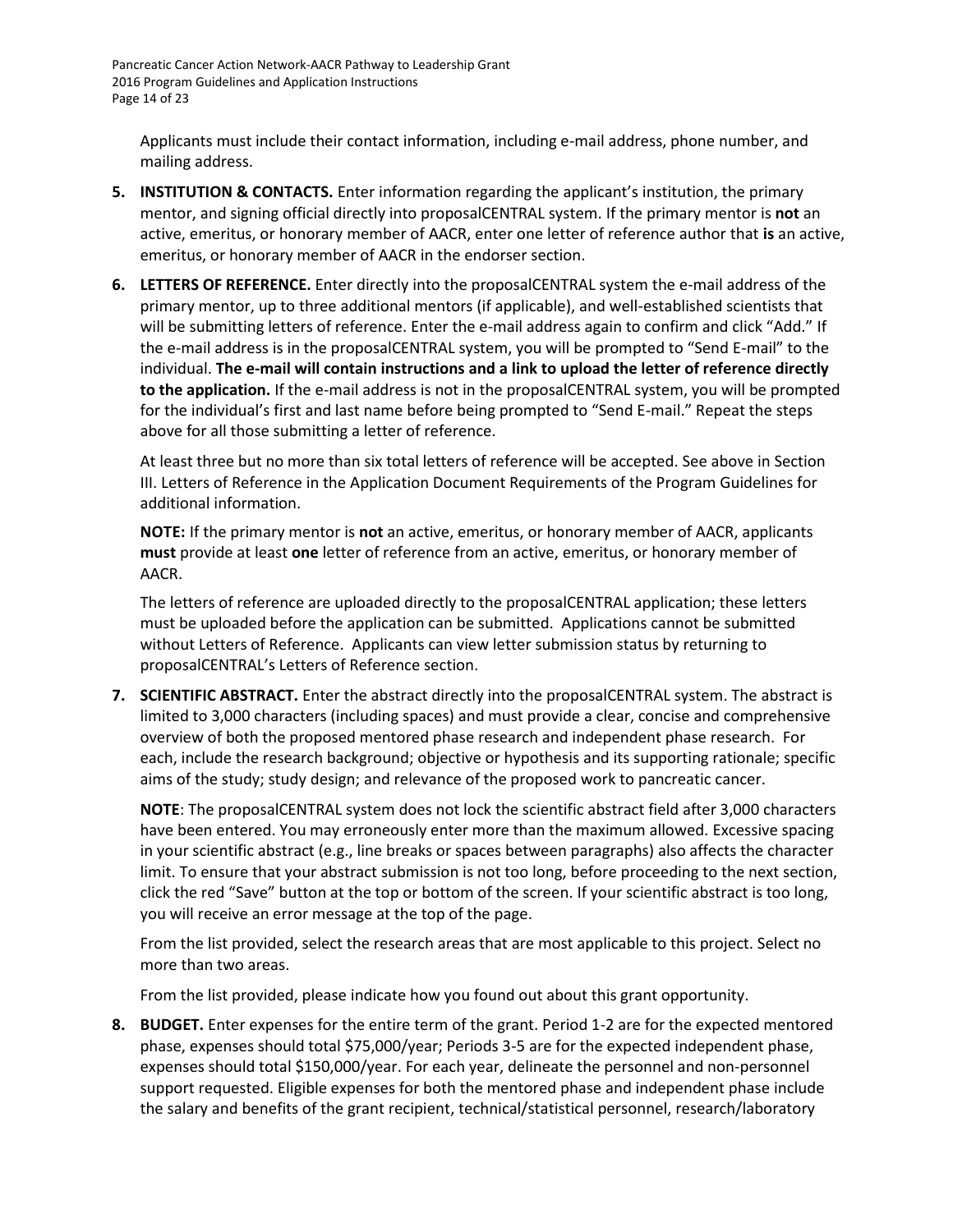supplies, equipment, and publication charges for manuscripts that pertain directly to the funded project. (See Terms and Conditions document for information on publishing in AACR journals.) Budget requests for equipment that exceed 10% of the total budget must be accompanied by a detailed justification.

Career development and training expenses, including tuition and fees, travel to research meetings or training, and professional membership dues are allowable expenses **only** for the mentored phase.

Salary and benefit expenses for individuals other than those noted above, such as postdoctoral or clinical research fellows, graduate students and/or research assistants, are allowable expenses **only**  for the independent phase.

Indirect costs, pre-award charges, and any other research-related expenses not directly related to this project are **not** allowable expenses. For the purposes of this grant, any general office supplies or individual institutional administrative charges (e.g., telephone, other electronic communication, utilities, IT network, etc.) are considered to be part of indirect and are **not** allowable budget line items. In addition, no grant funds may be directed towards salary or benefits of any individuals from a U.S. government entity or for-profit industry, nor for any research expenses related to the project that are incurred by these individuals.

**A detailed budget justification explaining the allocation of the grant funds must accompany the application.** See below in Section 10.E. for Budget Justification instructions.

**9. ORGANIZATIONAL ASSURANCES.** Select the appropriate assurances options for your proposed research and complete the Approved or Pending Date field as appropriate (i.e., mm/dd/yyyy, N/A, or None). The assurances/certifications are made and verified by the signature of the institutional official signing the application. If a grant is awarded, IRB and/or IACUC approval (if applicable) must be submitted in writing to the AACR's Scientific Review and Grants Administration Department.

#### **10. APPLICATION DOCUMENTS.**

*Formatting Instructions.* Applicants must adhere to the following instructions in completing the templates. Failure to observe type size specifications and/or page limits may result in the return of the application without review.

- Type size. Must use 12-point Times New Roman for the text, and no smaller than 9-point type for figures, legends, and tables.
- Single-spaced text. Single-spacing is acceptable, and space between paragraphs is recommended.
- Margins. The page margins must be no less than 0.75 inches on each side.
- Page numbering. The Proposal Narrative must be numbered consecutively; do not use section designations such as "3A" or "3B."
- Tips and techniques for inserting images in documents.
	- Reduce the file size of documents with images by "inserting" the image (as opposed to "cutting" and "pasting"). Save graphical images as JPG or GIF files. Insert the image into the document by selecting "Insert – Picture – From File" from the MS Word menu.
	- Insert only GIF or JPG graphic files as images in your Word document. Other graphical file formats are either very large or difficult to manipulate in the document.
	- Do not insert Quick Time or TIFF objects into your document.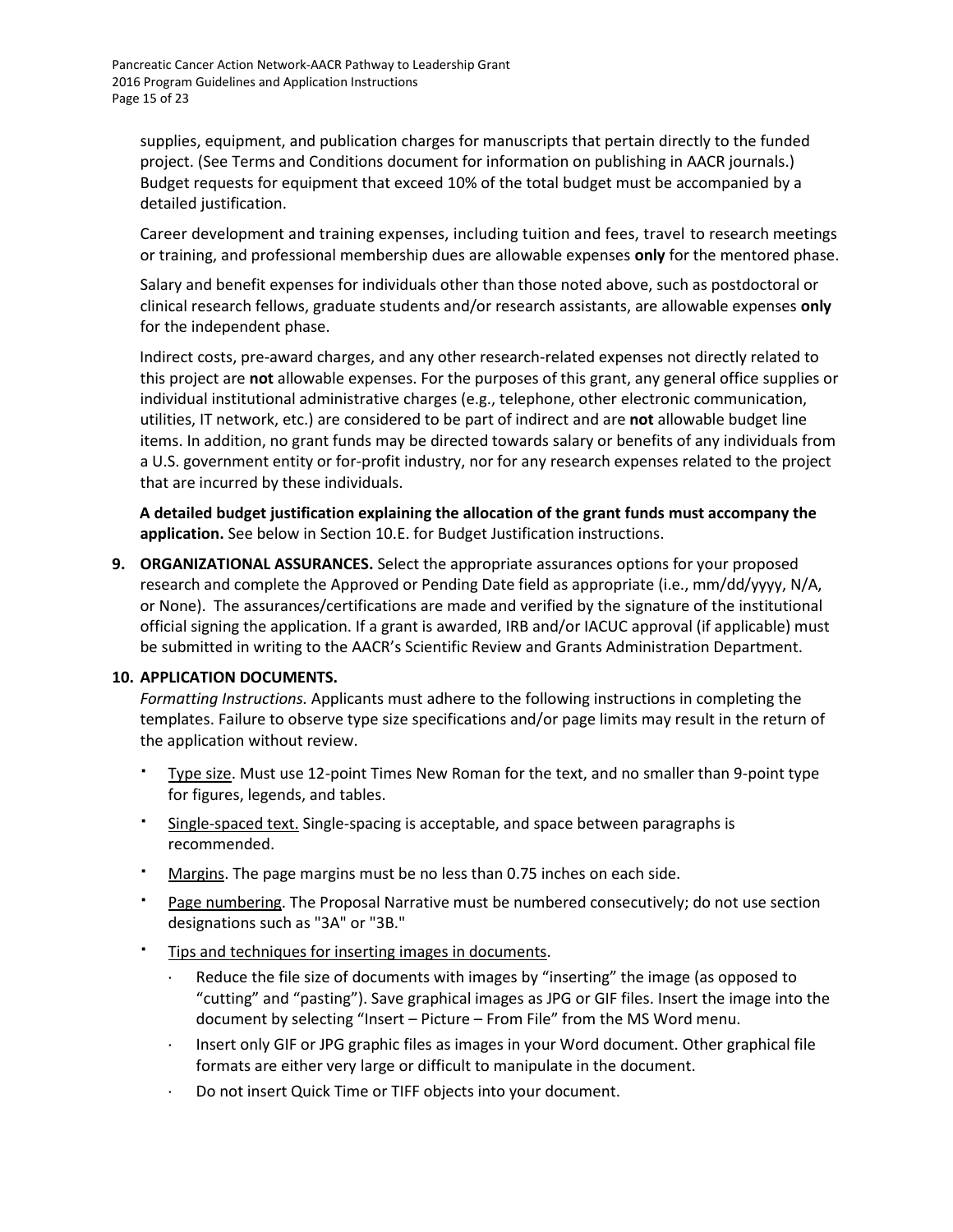Pancreatic Cancer Action Network-AACR Pathway to Leadership Grant 2016 Program Guidelines and Application Instructions Page 16 of 23

- Anchor the images you embed in your document.
- $\cdot$  Once you have anchored the inserted image, you can format text to wrap around the image.
- Do not edit your images in Word. Use a graphics program.
- Do not embed your images in tables, text boxes, and other form elements.
- Do not add annotations over the images in Word. Add annotations to the image in a graphics program.

#### **When a template is provided, the template MUST be used. Prepare and upload the following documents into your application in portable document format (PDF):**

- **A. Applicant Information and Career Development Plan.** *Applicants are required to use the template available from the proposalCENTRAL website. (Refer above to Section I of the Application Document Requirements in the Program Guidelines for content details and Section 2 of the Application Instructions for downloading template details.)* Limited to four pages. The information must be presented in this order:
	- **1.** Applicant's Background
	- **2.** Career Goals and Objectives
	- **3.** Career Development Plan (separated into Year 1 and Year 2 of the mentored phase)
	- **4.** Training in the Responsible Conduct of Research
	- **5.** Applicant Statement
- **B. Research Project Proposal.** *Applicants are required to use the template available from the proposalCENTRAL website. (Refer above to Section 2 of the Application Instructions for downloading template details.) The information must be presented in this order:*
	- **1. Contents Page.** Complete the Table of Contents by indicating the appropriate page numbers for each section. The Table of Contents page should not exceed one page.
	- **2. Lay Abstract.** This abstract, limited to 4,000 characters (including spaces), must provide a clear, concise and comprehensive overview of the proposed work. The lay abstract should be different from the scientific abstract described on page 14, Section 7 in the Application Instructions. Please make sure to prepare the lay abstract in language suitable for a non-scientific audience of pancreatic cancer survivors. Do not use abbreviations. Using three separate sections, briefly describe the: i) mentored phase research; ii) independent phase research; and iii) career development plan. Each of your research sections should include the background, purpose, objectives, and study design of the project; how it builds on existing research and will contribute to the field of pancreatic cancer research; and how the results will help pancreatic cancer patients in the future. If the project is new and innovative, discuss how.
	- **3. Proposal Narrative.** *(Refer above to Section II of the Application Document Requirements in the Program Guidelines for content details and Section 2 of the Application Instructions for downloading template details.)* Limited to 10 pages, including figures and tables. The Contents Page, Lay Abstract, Facilities, and References sections do not count against this page limit. The information should be presented in this order and should include these subheadings:
		- Background and Significance to Pancreatic Cancer Research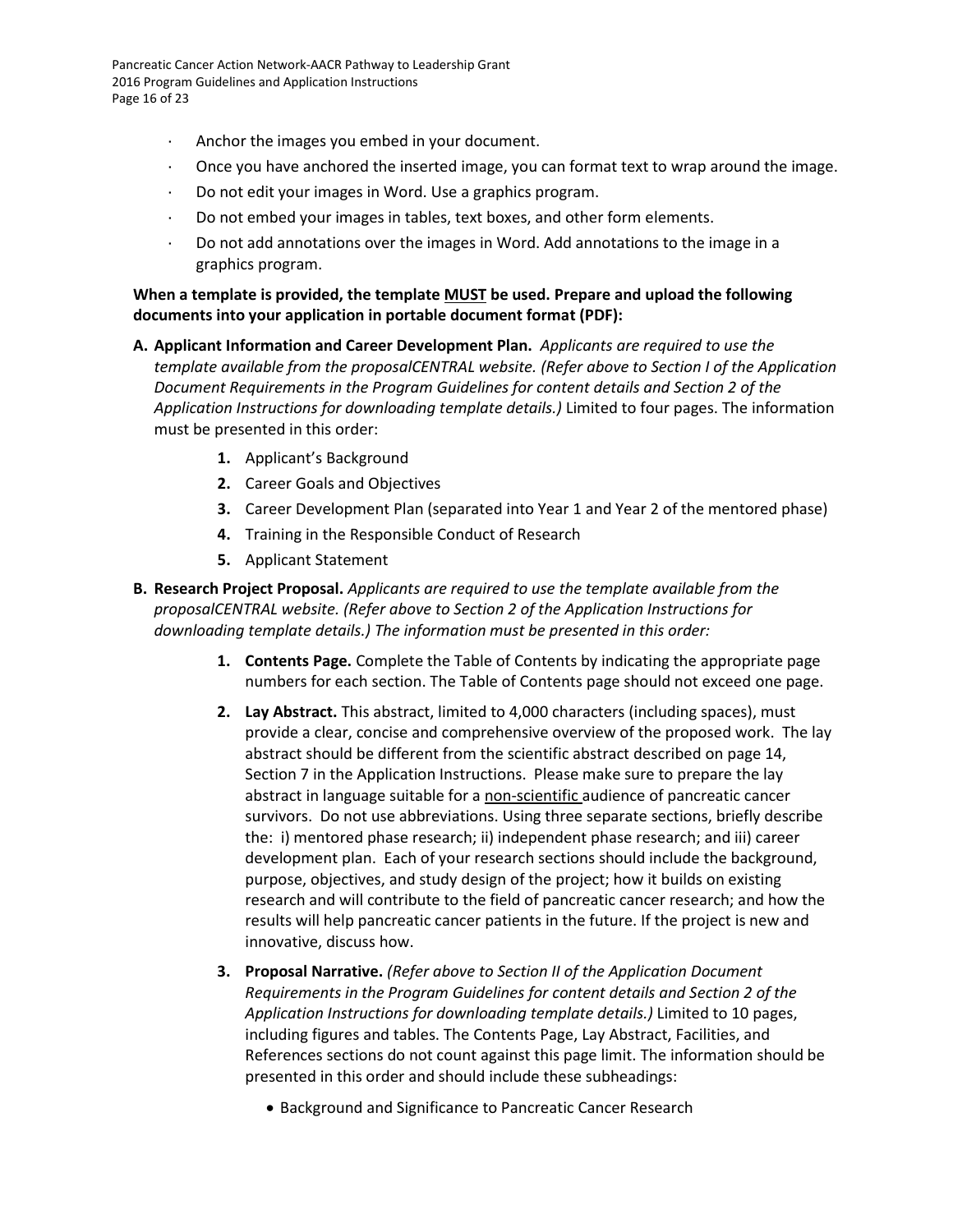- Preliminary Studies and Data
- Research Description and Specific Aims (for both the mentored phase and the independent phase)
- Experimental Design and Methods (for both the mentored phase and the independent phase)

**\*Note that AACR strongly encourages the authentication of cell lines intended for use in the proposed research project.** If use of cell lines is proposed, it is encouraged that information related to cell line authentication is included in the Research Design and Methods section of the proposal. For a list of cell line authentication services, please visit: [http://www.aacrjournals.org/site/AuthServCtr/cell\\_line\\_auth.xhtml](http://www.aacrjournals.org/site/AuthServCtr/cell_line_auth.xhtml)

**4. Facilities.** Limited to two pages. Please provide a description of the research facilities, resources, and equipment that are available to the applicant for the mentored phase and that will allow successful implementation of the proposed research program and career development plan.

**5. References.** Limited to three pages. AACR reference style follows that of the *[Uniform](http://www.nlm.nih.gov/bsd/uniform_requirements.html)  [Requirements for Manuscripts Submitted to Biomedical Journals](http://www.nlm.nih.gov/bsd/uniform_requirements.html)*. Note that the *Uniform Requirements* specify that for articles with more than six authors, the names of the first six authors must be listed, followed by "et al." For articles with six or fewer authors, all authors should be listed.

#### **Reference examples:**

#### **Journal article**

Warrell RP Jr, Frankel SR, Miller WH Jr, Scheinberg DA, Itri LM, Hotelman WN, et al. Differentiation therapy of acute promyelocytic 584 leukemia with tretinoin (all-trans-retinoic acid). N Engl J Med 1991;324:1385–93.

#### **Book chapter**

Yuspa SH, Hennings H, Roop D, Strickland J, Greenhalgh DA. Genes and mechanisms involved in malignant conversion. In: Harris CC, Liotta LA, editors. Genetic mechanisms in carcinogenesis and tumor progression. New York: Wiley-Liss; 1990. p.115–26.

#### **Article in press**

Articles in press may be listed among the references provided a journal name and tentative year of publication can be verified.

- **C. Secured Other Support.** *Applicants are required to use the template available from the proposalCENTRAL website. (Refer above to Section 2 of the Application Instructions for downloading template details.)* In the table provided, list all **existing** support (institutional, federal, etc.) that has been **secured** and will be used in whole or in part by the applicant during the term of this grant (07/01/2016 – 06/30/2021). List all support for the applicant, including those grants for which the applicant is not the Principal Investigator. This may include support for different projects. For each grant or funding source, please provide:
	- Name of Principal Investigator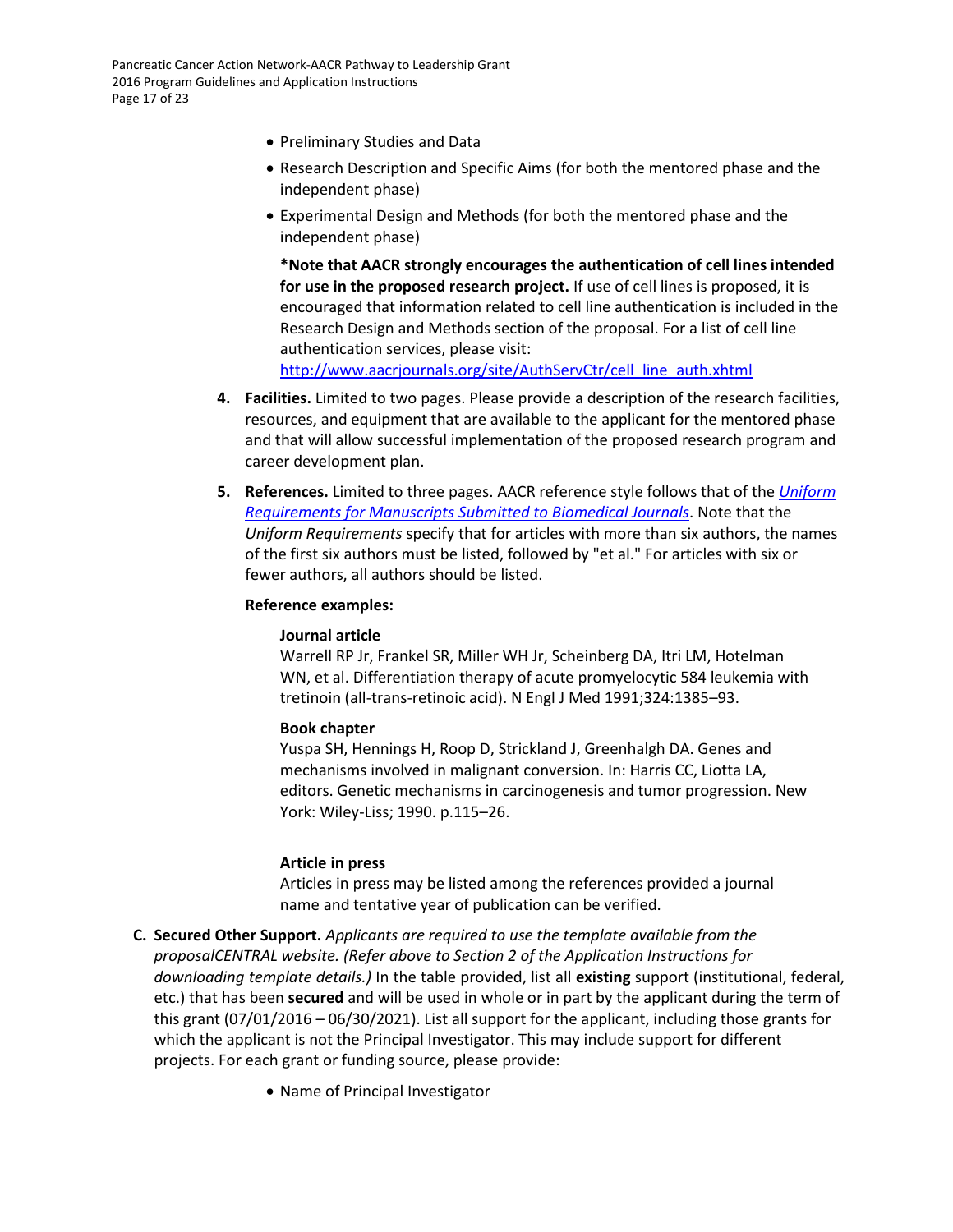Pancreatic Cancer Action Network-AACR Pathway to Leadership Grant 2016 Program Guidelines and Application Instructions Page 18 of 23

- Name of Grant/Funding Source
- Title of Project
- Funding Agency
- Grant Term
- Amount of Funding
- Percent Effort of Applicant
- List of Specific Aims as Stated in Grant Proposal (summaries will NOT be accepted)
- **D. Pending Other Support.** *Applicants are required to use the template available from the proposalCENTRAL website. (Refer above to Section 2 of the Application Instructions for downloading template details.)* In the table provided, list all **pending** support (institutional, federal, etc.) that will, **If secured**, be used in whole or in part by the applicant during the term of this grant (07/01/2016 – 06/30/2021). List all pending support for the applicant, including those grants for which the applicant is not the Principal Investigator. This may include support for different projects. For each pending grant or funding source, please provide:
	- Name of Principal Investigator
	- Name of Grant/Funding Source
	- Title of Project
	- Funding Agency
	- Grant Term
	- Amount of Funding
	- Percent Effort of Applicant
	- List of Specific Aims as Stated in Grant Proposal (summaries will NOT be accepted)

**NOTE:** If at any time prior to selection and notification an applicant is awarded any funding that may overlap with the 2016 Pancreatic Cancer Action Network-AACR Pathway to Leadership Grant, the applicant must notify AACR immediately

#### **E. Budget Justification.** *Applicants are required to use the template available from the*

*proposalCENTRAL website. (Refer above to Section 2 of the Application Instructions for downloading template details.)* Limited to three pages. Under the separate headings entitled mentored phase and independent phase, justify all personnel and non-personnel support that is being requested. Eligible expenses for both the mentored phase and independent phase include the salary and benefits of the grant recipient, technical/statistical personnel, research/laboratory supplies, equipment, and publication charges for manuscripts that pertain directly to the funded project. Percent effort of the applicant must be specified for the mentored and independent phases. Applicants must also indicate their salary and, if any part of their salary is requested, the percentage of salary requested may not exceed the percent effort the applicant will dedicate to the project. In addition, identify by name and title any additional personnel, and their specific responsibilities, during each year of the proposed project; research/laboratory supplies, equipment, publication charges for manuscripts that pertain directly to the funded project, and other research expenses. Note if individual is a postdoctoral or clinical research fellow. For positions that are not yet filled, indicate "**TBD**" in the name field. Detailed justification is required for budget request for equipment that exceeds 10% of the total budget.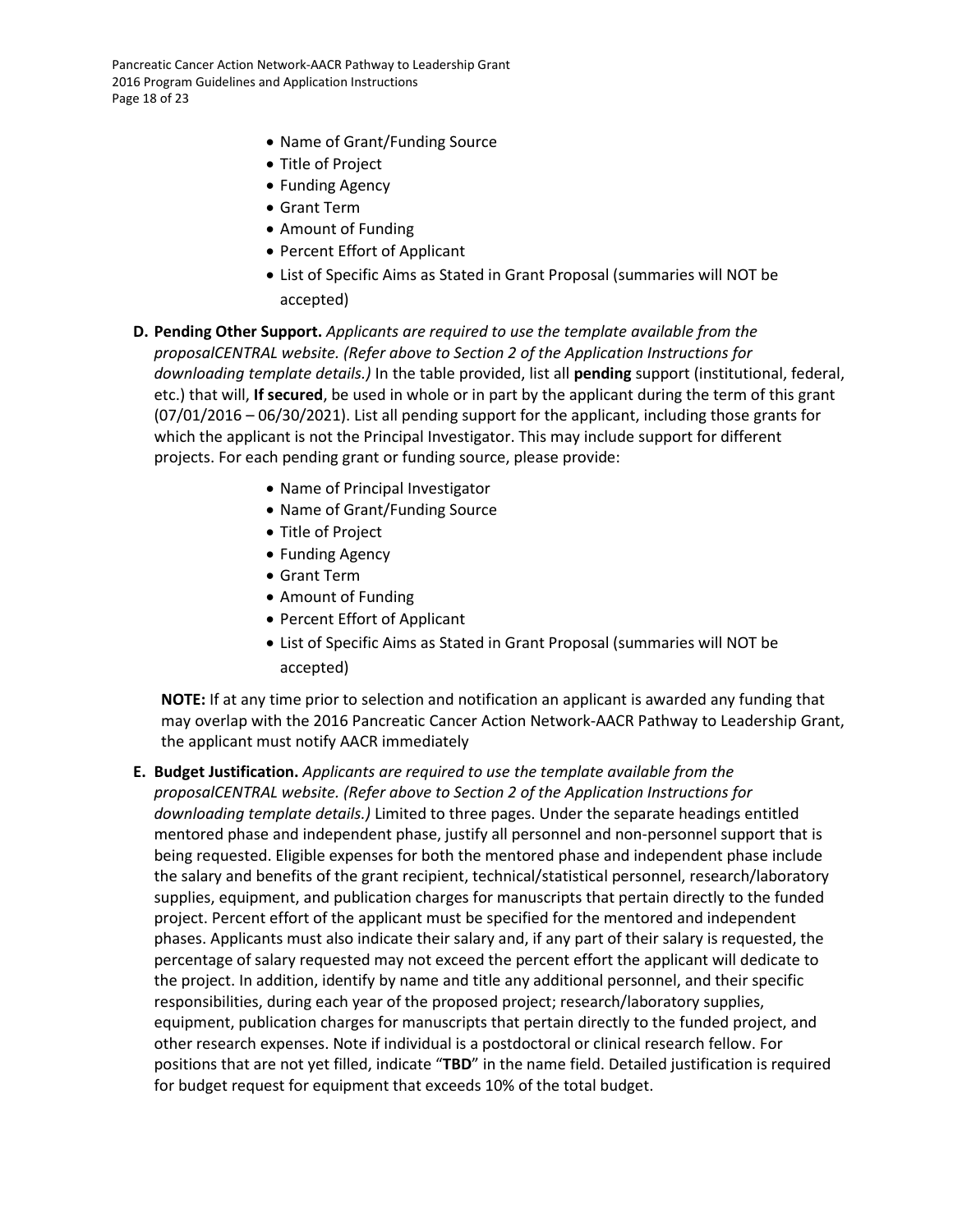Career development and training expenses, including tuition and fees, travel to research meetings or training, and professional membership dues are allowable expenses **only** for the mentored phase.

Salary and benefit expenses for individuals other than those noted above, such as postdoctoral or clinical research fellows, graduate students and/or research assistants, are allowable expenses **only** for the independent phase.

- **F. Project Milestones.** *Complete Column A of the Milestones Template available from the proposalCENTRAL website. (Refer above to Section 2 of the Application Instructions for downloading template details.)* The Milestones Template is meant to list the various steps necessary to complete your research goals and the estimated time it will take to complete each step. Please list your name and the specific aims for the proposed project at the top of the template. Underneath each time period, identify the steps that will be needed to accomplish the aim(s) in that time period. For each step, note the corresponding aim in parentheses. Rows may be added/deleted to the template as needed. For the purposes of submitting the template with your application, only the information requested above inputted into Column A is needed. Reporting progress towards milestones further utilizing this template will be incorporated into the biannual reporting requirements for the project if funded. (To view an accurately completed Milestones Template please visit ftp://ftp.aacr.org, username: programs, password: aacr123.)
- **G. Applicant's Curriculum Vitae (CV).** The CV must be in English and include a complete list of publications.

**Note:** The NIH Biographical Sketch Format Page will not be accepted from the applicant.

- **H. Statement of Institutional Support.** *(Refer above to Section IV of the Application Document Requirements in the Program Guidelines for content details.)* This statement is from the head or Dean of the institution supporting the mentored phase research.
- **I. Mentor's Biographical Sketch(es).** The biographical sketch must be in English. The NIH Biographical Sketch Forms [PHS 398/2590 (Rev. 06/09)] and [OMB No. 0925-0001/0002 (Rev. 08/12)] are both acceptable. However, each mentor must adhere to the page limits and requirements specific to the biographical sketch format used (**four** pages for the Rev. 06/09 format; **five** pages for the Rev. 08/12 format).
- **J. Supporting Documentation.** An example of acceptable supporting documentation is a letter of commitment from a collaborating clinician, drug manufacturer, or any collaborator providing data or materials necessary for the proposed research. Supporting Documentation should state a commitment to provide stated data/materials or confirm applicant's access to said data/materials. Supporting Documentation should be included only to provide information on the ability to provide for a research need, and should not comment on the applicant, or research environment. An additional letter of reference for the applicant is **not** considered supporting documentation. Supporting documentation must be presented on the appropriate institutional or company letterhead.

There is no limit to the number of supporting documents that may be provided; however, documents that do not satisfactorily meet the description of supporting documentation provided above, or uploads such as tables, charts, articles, and other inappropriate additional materials will be removed.

**K. Terms and Conditions Document.** In order to ensure that the applicant is informed of the terms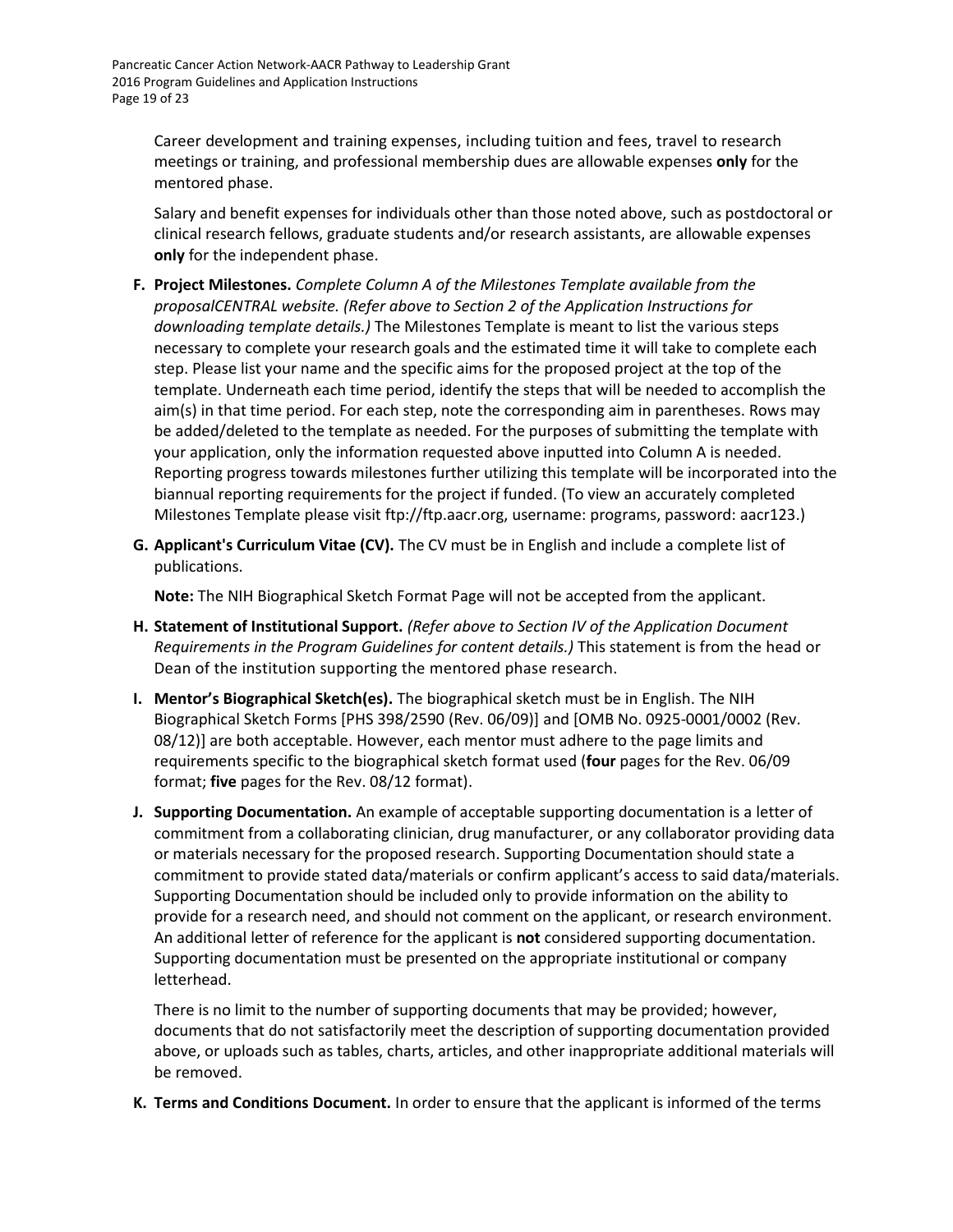and conditions of the grant should he/she be selected as a recipient, a copy of the Terms and Conditions must be downloaded from the proposalCENTRAL site. Applicants must remove the signature page (page 15) of the Terms and Conditions document and sign and date it, indicating that they have reviewed the document. The terms and conditions of this grant may be modified or amended by AACR prior to execution of the Grant Agreement. In addition, the grant recipient's institution may request revisions to the following sections of the Grant Agreement prior to execution: VII.Reporting Requirements.F.; XI.Study Data.B.; XII.Indemnification; XIII.Term and Termination.F.; and XV.Miscellaneous.A. Only in special circumstances will revisions be considered to sections other than those noted above.

*A scanned copy of the signed page must be uploaded* to your online Letter of Intent in the section for attaching files.

**L. Signed Signature Page.** In order to ensure that the applicant, mentor, and institution have approved the application, applicants must print the signature pages, as described in Section 13 below, and obtain all required signatures. The **signed signature page** (with original signatures from the applicant, mentor, and institution's signing official) must then be *scanned and uploaded* into the online application in the Application Documents section. These signatures transmitted by electronic means shall have the same force and effect as original signatures.

**Uploading the attachments into your application.** Once you have converted your attachments to PDF files, the next step is to upload the files to your online application.

- Make certain that the converted PDF files are closed on your computer.
- Open your application and go to the section for attaching files.
- Enter your own description of the file in the "Describe Attachment" field.
- Select the appropriate type of attachment from the drop-down list. *NOTE: After selecting attachment type, the screen will show the file types (e.g., PDF, .doc) that are allowed for that type of attachment. Only PDF attachments are permitted for this application submission.*
- Click on the "Browse" button to select the file from your computer.
	- A "choose file" dialog box opens for you to search for the template file on your computer's hard disk or local area network.
	- Select the file and click "Open."
	- The file location and name will display in the window adjacent to the "Browse" button.
- Click on the "Upload Attachment" button. You will get a confirmation message on your screen that the file was uploaded successfully. You will also see that your file is now listed in the "Uploaded Attachment" section of the screen. Two links are available in each row of an uploaded attachment: DEL and SHOW. "DEL" allows you to delete the file, if necessary, and "SHOW" opens the uploaded file. **It is strongly recommended that you open and review your uploaded file.**

In the section for attachments, all the required attachments are listed in the middle of the screen, just below where you upload your files. This list of required attachments helps you track completion and uploading of your required attachments. Once you upload a required attachment, that attachment type will be removed from the required list and will be displayed in the "Current list of uploaded attachments."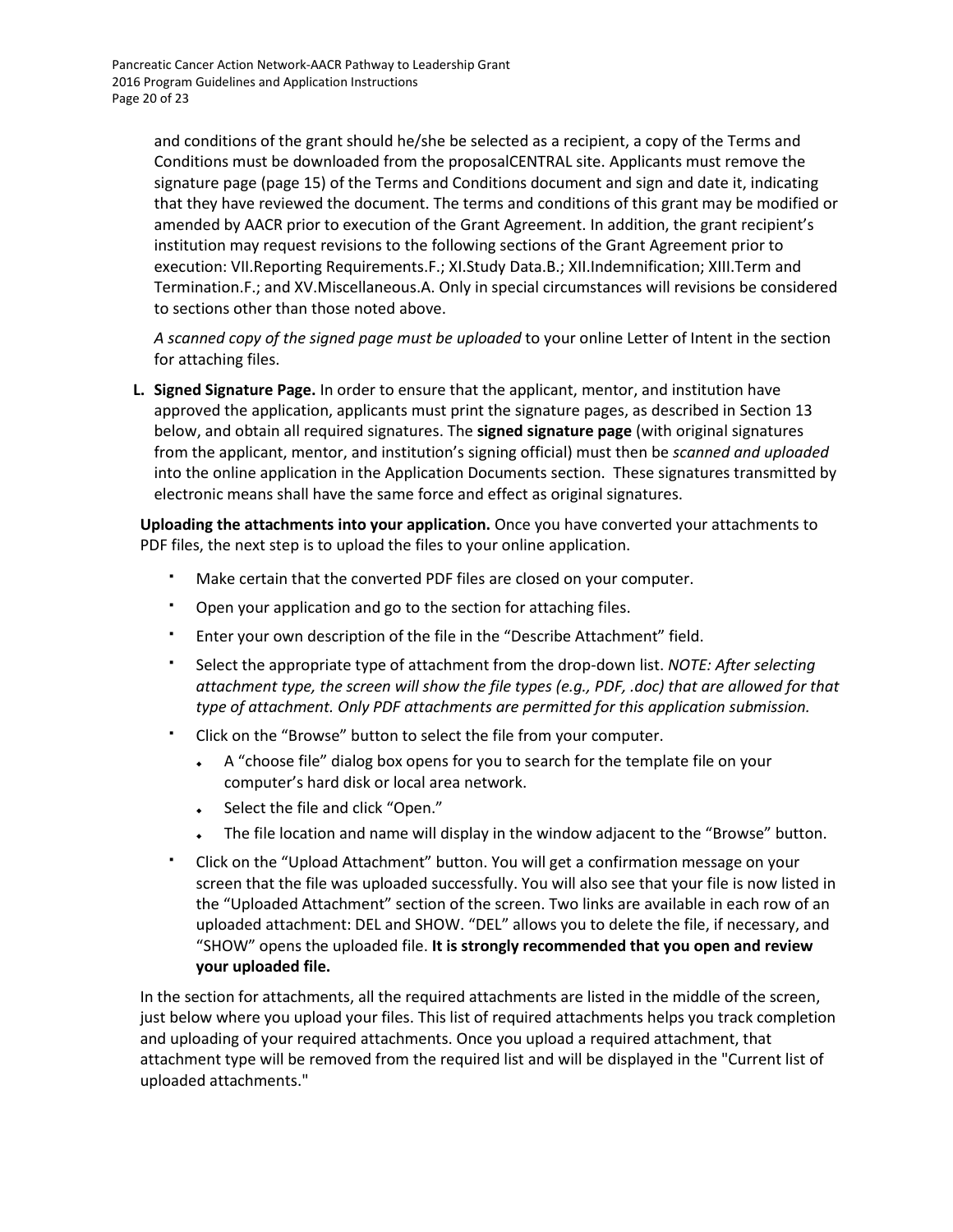Pancreatic Cancer Action Network-AACR Pathway to Leadership Grant 2016 Program Guidelines and Application Instructions Page 21 of 23

If you wish to modify the attached file, make the revisions to your *original* file on your computer (off-line), convert the file to PDF, and use the same process above to attach the newly revised file. **Delete any previously submitted versions of the file before submitting your application.**

#### <span id="page-20-0"></span>**SUBMITTING COMPLETE APPLICATION**

- **11. PI DATA SHEET.** This is an automatically populated data sheet based on the applicant's proposalCENTRAL profile. Information for gender, race, and ethnicity must be provided to AACR. If fields are not populated, go to Section 4, "Applicant", and select the "Edit Professional Profile" tab in the center of the screen. The applicant must then go to the column on the left side of the screen, select "4) Personal Data for Application," and enter his or her gender, race, and ethnicity. The Scientific Review Committee does not receive this information.
- **12. VALIDATE.** Validate the application on proposalCENTRAL. This is an essential step. An application that has not been validated cannot be submitted. "Validate" checks for required data and attachments. You will not be able to submit if all the required data and attachments have not been provided.
- **13. SIGNATURE PAGE(S).** After completing sections 1, 4, 5, and 7-9 of the online application (these sections also correspond to the sections of the Application Instructions), you may print the signature pages. Use the "Print Signature Pages" button to print the signature pages for signature.

**Note:** Data that you entered in the sections 1, 4, 5, and 7-9 of the online application are automatically included in the signature pages. If information is missing in the signature pages, it could be because you have not entered the information in one of the online application sections OR the information is not required for this grant program. If the institution's Employer Identification Number (EIN) is not completed on the signature page, please request your institution to provide that information in their proposalCENTRAL profile.

While the print option "Print Signature Pages" prints the Signature Page, Application Contacts, Scientific Abstract, and Budget; the AACR **strongly encourages** applicants to also utilize the "Print Signature Pages and Attached PDF Files" option. This option can be used if your institution wishes to review the full application but also should be utilized by the applicant to ensure that the Scientific Abstract does not cut-off in this view and that your attachments loaded properly. The following application materials will **not** be present when utilizing this option: Pending Other Support, Letter(s) of Reference, Terms and Conditions Signature Page, and the Signature page containing the required signatures. Absence of these materials should **not** be considered an error. If your institution requires all components of the application to review, the above documents need to be printed individually by the applicant and added; however, as the Letter(s) of Reference are uploaded directly from the mentor and endorser (if necessary), the applicant will be unable to access these letters.

Excessive spacing in your Scientific Abstract (e.g., line breaks between paragraphs) can cause the abstract to not fully appear in the Signature Page view, even if under the 3,000 character limit. You may want to further edit your Scientific Abstract prior to submission if it does not fully appear. In addition, errors may occur when the uploaded PDF files are assembled by the system. Please check to ensure that all pages of every document included appear in the "Print Signature Pages and Attached PDF Files" option. If you are having any issues with this print option, please contact proposalCENTRAL customer support at 703-964-5840, or toll free at 1-800-875-2562, or by e-mail to [pcsupport@altum.com.](mailto:pcsupport@altum.com)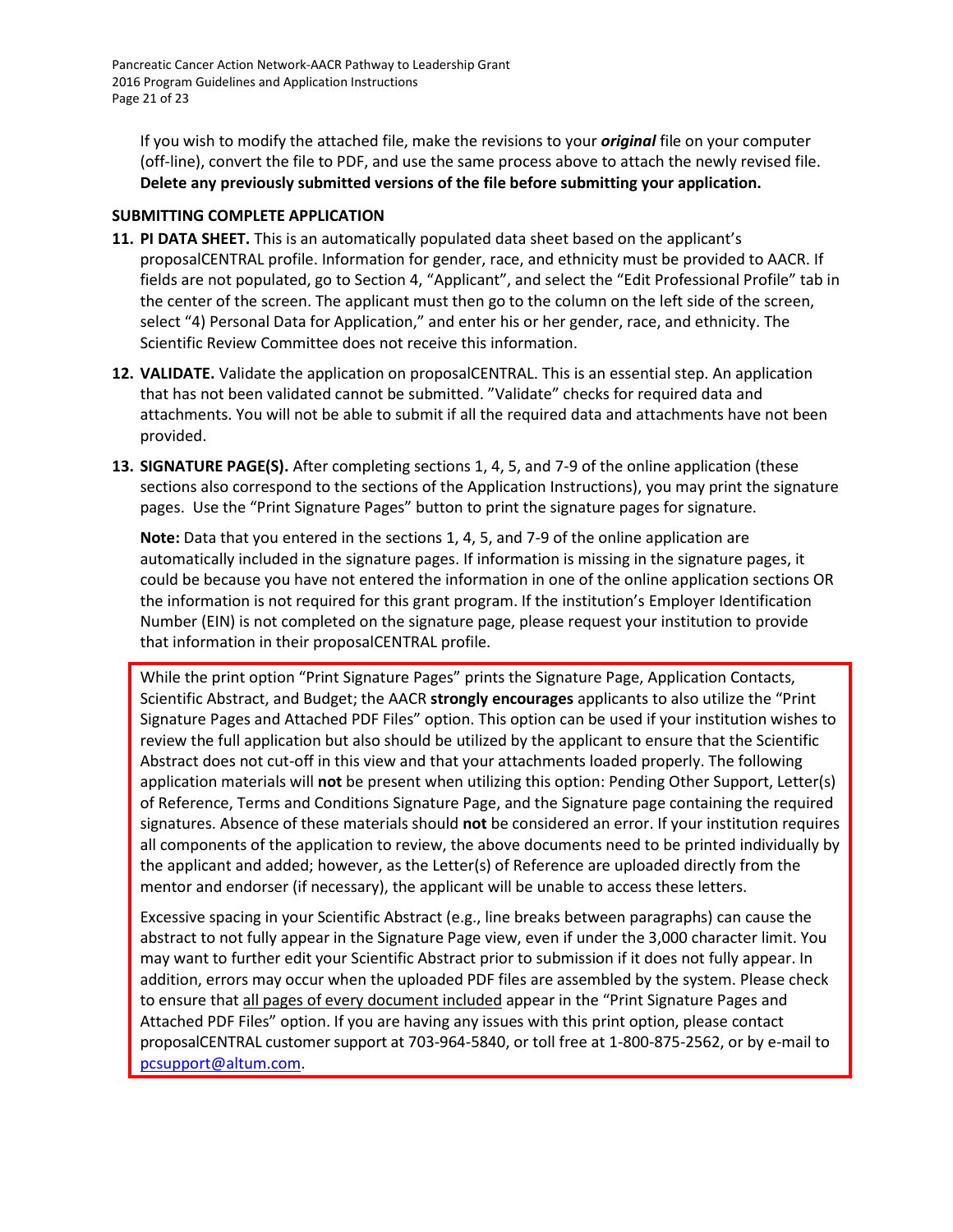**Obtain required signatures and upload the signed signature page into the application** in the Application Documents section. These signatures transmitted by electronic means shall have the same force and effect as original signatures. Do not upload the Application Contacts, Scientific Abstract, and Budget pages with the Signature Page.

If you are not a current AACR Associate Member, you must apply for membership using the Official Application for Membership [online](http://myaacr.aacr.org/Core/AccountManagement/BecomeMember.aspx) or [downloaded as a PDF.](http://www.aacr.org/Membership/Shared%20Documents/1505054_15_Member_app.pdf) The application must be submitted to the AACR office with the required documents before Tuesday, October 27, 2015, the grant application deadline. Should you be deemed ineligible for AACR Associate Membership, which is required to apply for this grant, your grant application will be withdrawn from consideration.

**14. SUBMIT.** After successfully passing the validate check, click the "**Submit"** link. An e-mail will be sent to you confirming your submission.

Once your application is submitted you may view it by accessing the 'Submitted' link under the Manage Proposals tab. The status column will show "Submitted" and the date submitted. You may need to refresh your browser screen after submitting the application to see the updated status.

### <span id="page-21-0"></span>**CHANGES TO YOUR APPLICATION**

**Withdrawal of Application.** Please advise AACR promptly, in writing, should you decide to withdraw your application for any reason. Your email (or letter) should include your name, the grant opportunity to which you applied, the project title, and the reason for withdrawal.

**Change of Address.** Notify AACR of any changes of address, e-mail, or phone number, following the submission of an application. Include your name and the application number. The e-mail address provided with your application will be utilized for all official communication about your submission including the recipient selection results, this e-mail address must be kept up to date.

**Change of Institution or Position.** If you change your institution or professional position, contact AACR to determine whether your application is still eligible for review.

#### <span id="page-21-1"></span>**INQUIRIES**

Inquiries or technical issues regarding proposalCENTRAL and the online application process should be directed to customer support at: 703-964-5840, or toll free at 1-800-875-2562, or by e-mail to [pcsupport@altum.com.](mailto:pcsupport@altum.com)

Inquiries about the program guidelines, eligibility requirements, and application materials can be directed to Ms. Ashley S. Jones at AACR at 215-446-7280, or by e-mail at [grants@aacr.org.](mailto:grants@aacr.org)